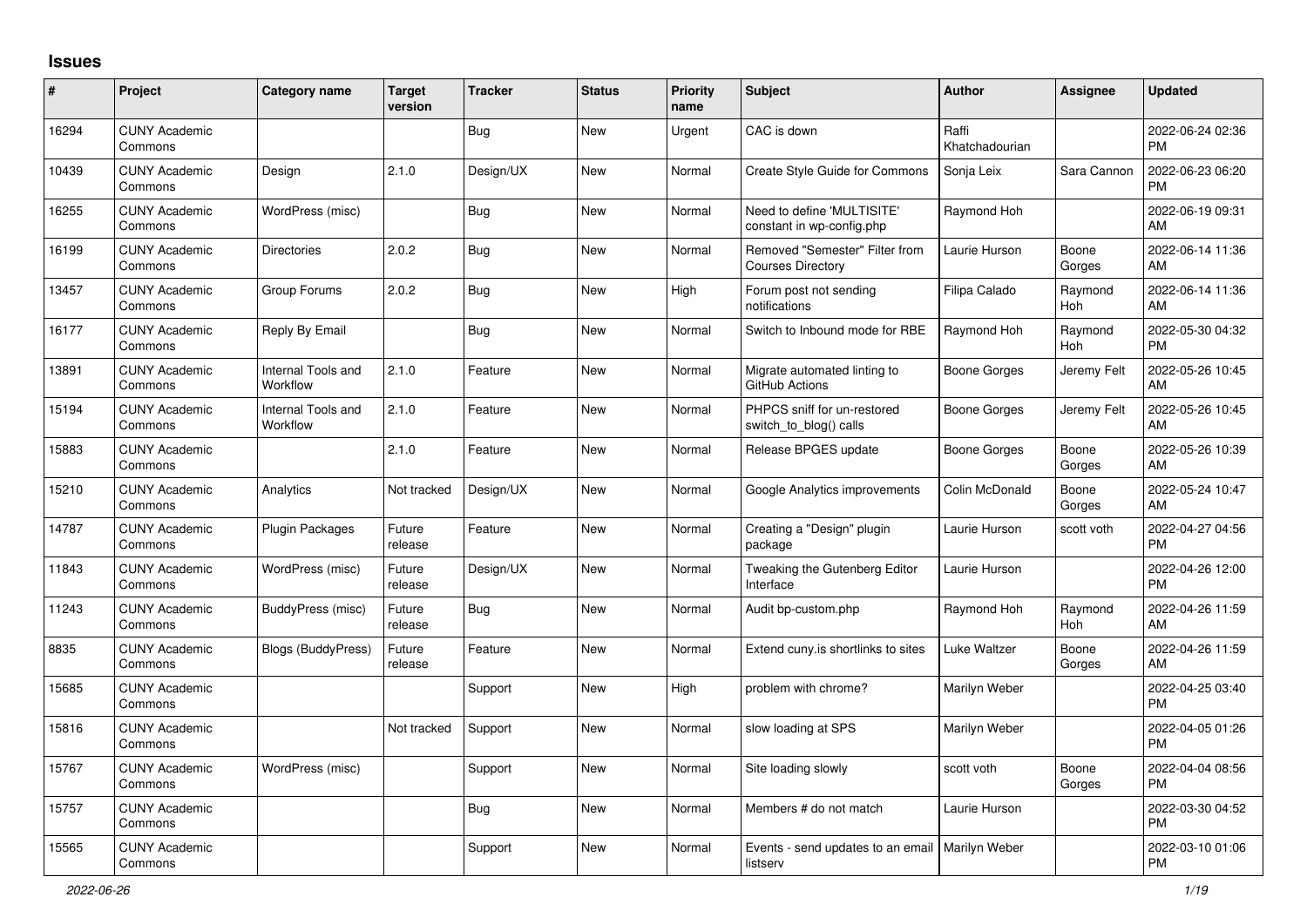| #     | Project                         | <b>Category name</b>        | <b>Target</b><br>version | <b>Tracker</b> | <b>Status</b> | <b>Priority</b><br>name | <b>Subject</b>                                                                                | Author                  | <b>Assignee</b>   | <b>Updated</b>                |
|-------|---------------------------------|-----------------------------|--------------------------|----------------|---------------|-------------------------|-----------------------------------------------------------------------------------------------|-------------------------|-------------------|-------------------------------|
| 14184 | <b>CUNY Academic</b><br>Commons | <b>Public Portfolio</b>     | Future<br>release        | Feature        | <b>New</b>    | Normal                  | Centralized mechanism for storing<br>Campus affiliations                                      | <b>Boone Gorges</b>     | Boone<br>Gorges   | 2022-01-04 11:35<br>AM        |
| 15045 | <b>CUNY Academic</b><br>Commons |                             |                          | Support        | <b>New</b>    | Normal                  | no result for KCeL in the search<br>box on the commons                                        | Marilyn Weber           |                   | 2021-12-10 11:29<br>AM        |
| 14908 | <b>CUNY Academic</b><br>Commons | Performance                 |                          | Bug            | New           | Normal                  | Stale object cache on cdev                                                                    | Raymond Hoh             | Boone<br>Gorges   | 2021-12-07 09:45<br>AM        |
| 14987 | <b>CUNY Academic</b><br>Commons | <b>WordPress Plugins</b>    | Future<br>release        | Bug            | New           | Normal                  | Elementor update causes<br>database freeze-up                                                 | Boone Gorges            | Boone<br>Gorges   | 2021-11-29 12:02<br><b>PM</b> |
| 10226 | <b>CUNY Academic</b><br>Commons | Courses                     | Future<br>release        | Feature        | <b>New</b>    | Normal                  | Add "My Courses" to drop down<br>list                                                         | scott voth              | Boone<br>Gorges   | 2021-11-19 12:42<br><b>PM</b> |
| 13835 | <b>CUNY Academic</b><br>Commons | WordPress (misc)            | Future<br>release        | Feature        | <b>New</b>    | Normal                  | Allow OneSearch widget to have<br>'CUNY' as campus                                            | <b>Boone Gorges</b>     | Boone<br>Gorges   | 2021-11-19 12:39<br><b>PM</b> |
| 13331 | <b>CUNY Academic</b><br>Commons | Site cloning                | Future<br>release        | Bug            | New           | Normal                  | Combine Site Template and<br>Clone operations                                                 | <b>Boone Gorges</b>     | Jeremy Felt       | 2021-11-19 12:39<br><b>PM</b> |
| 10580 | <b>CUNY Academic</b><br>Commons | Information<br>Architecture | Future<br>release        | Design/UX      | <b>New</b>    | Normal                  | Primary nav item review                                                                       | <b>Boone Gorges</b>     | Sara Cannon       | 2021-11-19 12:37<br>PM        |
| 13650 | <b>CUNY Academic</b><br>Commons | Group Library               | Future<br>release        | Feature        | <b>New</b>    | Normal                  | Forum Attachments in Group<br>Library                                                         | Laurie Hurson           |                   | 2021-11-19 12:30<br><b>PM</b> |
| 14309 | <b>CUNY Academic</b><br>Commons | Group Library               | Future<br>release        | Feature        | <b>New</b>    | Normal                  | Better handling of<br>bp_group_document file<br>download attempts when file is<br>not present | <b>Boone Gorges</b>     | Boone<br>Gorges   | 2021-11-19 12:28<br><b>PM</b> |
| 13199 | <b>CUNY Academic</b><br>Commons | Group Forums                | Future<br>release        | Feature        | <b>New</b>    | Normal                  | Favoring Groups over bbPress<br>plugin                                                        | Colin McDonald          | Colin<br>McDonald | 2021-11-19 12:28<br><b>PM</b> |
| 13358 | <b>CUNY Academic</b><br>Commons | Group Forums                | Future<br>release        | Feature        | New           | Normal                  | Improved UI for group forum<br>threading settings                                             | <b>Boone Gorges</b>     | Raymond<br>Hoh    | 2021-11-19 12:27<br><b>PM</b> |
| 12042 | <b>CUNY Academic</b><br>Commons | <b>Email Notifications</b>  | Future<br>release        | Feature        | New           | Normal                  | Improved error logging for BPGES<br>send queue                                                | <b>Boone Gorges</b>     | Boone<br>Gorges   | 2021-11-19 12:25<br><b>PM</b> |
| 14940 | <b>CUNY Academic</b><br>Commons |                             |                          | <b>Bug</b>     | <b>New</b>    | Normal                  | Discrepancy between Commons<br>profile "sites" and actual # of sites                          | Laurie Hurson           |                   | 2021-11-08 11:09<br>AM        |
| 14936 | <b>CUNY Academic</b><br>Commons |                             |                          | Bug            | <b>New</b>    | Normal                  | Commons websites blocked by<br>SPS campus network                                             | Laurie Hurson           |                   | 2021-11-03 03:57<br><b>PM</b> |
| 14911 | <b>CUNY Academic</b><br>Commons | <b>WordPress Themes</b>     | Not tracked              | Support        | <b>New</b>    | Normal                  | Twentytwentyone theme                                                                         | Marilyn Weber           |                   | 2021-10-28 10:37<br>AM        |
| 14792 | <b>CUNY Academic</b><br>Commons |                             |                          | <b>Bug</b>     | New           | Normal                  | Inconsistent email notifications<br>from gravity forms                                        | Raffi<br>Khatchadourian |                   | 2021-10-04 01:50<br><b>PM</b> |
| 14475 | <b>CUNY Academic</b><br>Commons |                             | Not tracked              | Publicity      | New           | Normal                  | OER Showcase Page                                                                             | Laurie Hurson           | Laurie Hurson     | 2021-09-14 10:46<br>AM        |
| 14394 | <b>CUNY Academic</b><br>Commons |                             | Not tracked              | Feature        | New           | Normal                  | Commons News Site - redesign                                                                  | scott voth              | scott voth        | 2021-09-14 10:46<br>AM        |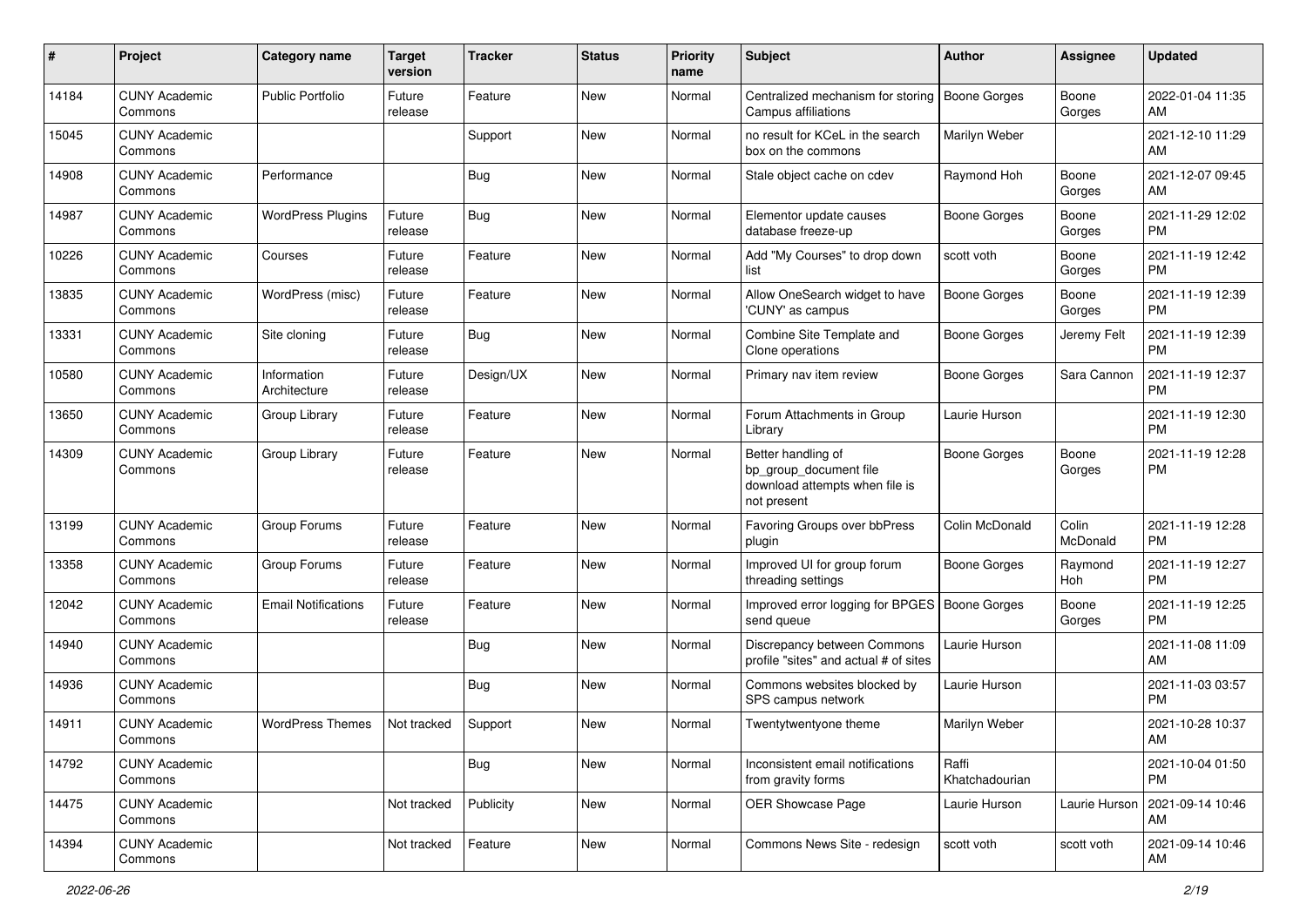| #     | Project                         | <b>Category name</b>     | <b>Target</b><br>version | <b>Tracker</b> | <b>Status</b> | <b>Priority</b><br>name | <b>Subject</b>                                                | <b>Author</b>       | <b>Assignee</b>       | <b>Updated</b>                |
|-------|---------------------------------|--------------------------|--------------------------|----------------|---------------|-------------------------|---------------------------------------------------------------|---------------------|-----------------------|-------------------------------|
| 13949 | <b>CUNY Academic</b><br>Commons |                          | Not tracked              | <b>Bug</b>     | <b>New</b>    | Normal                  | Continued debugging of runaway<br>MySQL connections           | <b>Matt Gold</b>    | Boone<br>Gorges       | 2021-09-14 10:42<br>AM        |
| 14496 | <b>CUNY Academic</b><br>Commons | Domain Mapping           | Future<br>release        | Bug            | New           | Normal                  | Mapped domain SSO uses<br>third-party cookies                 | Raymond Hoh         | Raymond<br><b>Hoh</b> | 2021-05-24 04:03<br><b>PM</b> |
| 11968 | JustPublics@365<br>MediaCamp    |                          |                          | Feature        | <b>New</b>    | Normal                  | Nanoscience Retractable Display<br>Unit                       | Donald Cherry       | Bonnie<br>Eissner     | 2021-02-19 08:50<br>AM        |
| 13466 | <b>CUNY Academic</b><br>Commons | Cavalcade                | Future<br>release        | Feature        | <b>New</b>    | Normal                  | Automated cleanup for duplicate<br>Cavalcade tasks            | Boone Gorges        | Boone<br>Gorges       | 2020-10-13 05:24<br><b>PM</b> |
| 13430 | <b>CUNY Academic</b><br>Commons | Reply By Email           | Not tracked              | Bug            | <b>New</b>    | Normal                  | Delay in RBE                                                  | <b>Luke Waltzer</b> | Raymond<br><b>Hoh</b> | 2020-10-13 11:16<br>AM        |
| 13370 | <b>CUNY Academic</b><br>Commons | Group Library            | Future<br>release        | Feature        | New           | Normal                  | Library bulk deletion and folder<br>editing                   | Colin McDonald      | Boone<br>Gorges       | 2020-10-13 10:41<br>AM        |
| 13286 | <b>CUNY Academic</b><br>Commons |                          | Not tracked              | Support        | <b>New</b>    | Normal                  | problem connecting with<br>WordPress app                      | Marilyn Weber       | Raymond<br>Hoh        | 2020-09-08 11:16<br>AM        |
| 13048 | <b>CUNY Academic</b><br>Commons | Shortcodes and<br>embeds | Future<br>release        | Feature        | <b>New</b>    | Normal                  | Jupyter Notebooks support                                     | <b>Boone Gorges</b> |                       | 2020-07-14 11:46<br>AM        |
| 12911 | <b>CUNY Academic</b><br>Commons |                          | Not tracked              | Feature        | <b>New</b>    | Normal                  | Block access to xmlrpc.php based<br>on User-Agent             | <b>Boone Gorges</b> | Boone<br>Gorges       | 2020-06-09 05:12<br><b>PM</b> |
| 10354 | <b>CUNY Academic</b><br>Commons | <b>Public Portfolio</b>  | Future<br>release        | Feature        | <b>New</b>    | Normal                  | Opt out of Having a Profile Page                              | scott voth          | Chris Stein           | 2020-05-12 10:43<br>AM        |
| 12573 | <b>CUNY Academic</b><br>Commons | <b>WordPress Plugins</b> | Future<br>release        | Bug            | <b>New</b>    | Normal                  | <b>CommentPress Core Issues</b>                               | scott voth          |                       | 2020-03-24 04:32<br><b>PM</b> |
| 12438 | <b>CUNY Academic</b><br>Commons | Courses                  | Not tracked              | <b>Bug</b>     | <b>New</b>    | Normal                  | Site appearing twice                                          | Laurie Hurson       | Boone<br>Gorges       | 2020-02-18 01:34<br><b>PM</b> |
| 12392 | <b>CUNY Academic</b><br>Commons | Help/Codex               | Not tracked              | Documentation  | New           | Normal                  | <b>Updates to Common Commons</b><br>Questions on Help Page    | scott voth          | Margaret<br>Galvan    | 2020-02-11 10:53<br>AM        |
| 12382 | <b>CUNY Academic</b><br>Commons | Membership               | Not tracked              | Support        | <b>New</b>    | Normal                  | Email request change                                          | Marilyn Weber       | Marilyn<br>Weber      | 2020-02-06 12:56<br><b>PM</b> |
| 12352 | <b>CUNY Academic</b><br>Commons |                          | Not tracked              | Support        | New           | Normal                  | "posts list" page builder block<br>option                     | Marilyn Weber       |                       | 2020-02-03 01:29<br><b>PM</b> |
| 12328 | <b>CUNY Academic</b><br>Commons |                          | Not tracked              | Support        | <b>New</b>    | Normal                  | Sign up Code for Non-CUNY<br>Faculty                          | Laurie Hurson       |                       | 2020-01-28 10:25<br>AM        |
| 12247 | <b>CUNY Academic</b><br>Commons | Publicity                | Not tracked              | Support        | New           | Normal                  | <b>Screenshot of First Commons</b><br>Homepage                | scott voth          | scott voth            | 2020-01-14 12:08<br><b>PM</b> |
| 12091 | <b>CUNY Academic</b><br>Commons | <b>Group Files</b>       | Future<br>release        | Feature        | <b>New</b>    | Normal                  | Improved pre-upload file<br>validation for bp-group-documents | <b>Boone Gorges</b> | Boone<br>Gorges       | 2019-11-14 01:21<br><b>PM</b> |
| 11789 | <b>CUNY Academic</b><br>Commons | Courses                  | Future<br>release        | Feature        | <b>New</b>    | Normal                  | Ability to remove item from<br>Courses list                   | Laurie Hurson       | Sonja Leix            | 2019-09-24 12:28<br>PM        |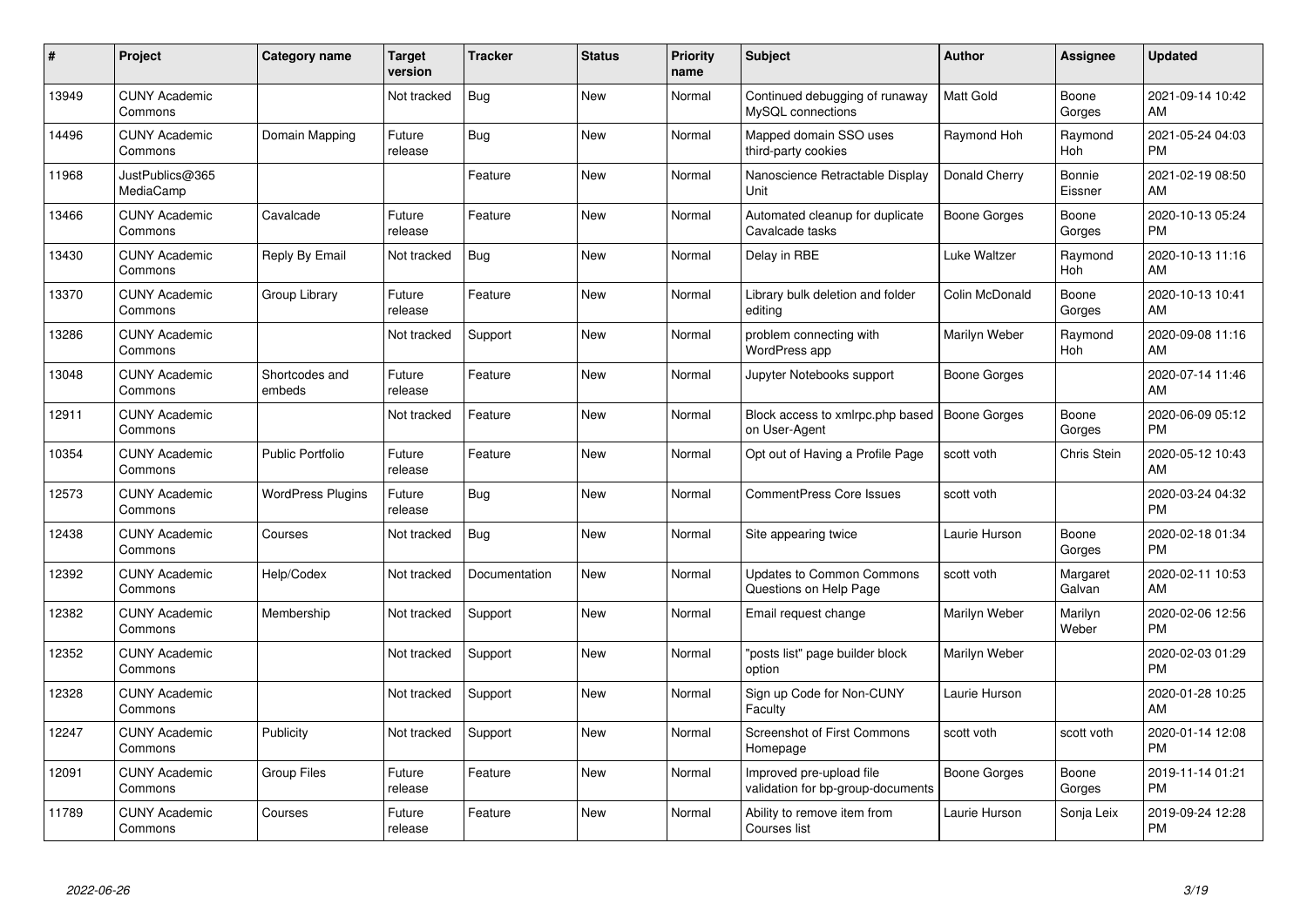| #     | Project                         | <b>Category name</b>       | Target<br>version | <b>Tracker</b> | <b>Status</b> | <b>Priority</b><br>name | <b>Subject</b>                                                                                               | Author              | <b>Assignee</b>     | <b>Updated</b>                |
|-------|---------------------------------|----------------------------|-------------------|----------------|---------------|-------------------------|--------------------------------------------------------------------------------------------------------------|---------------------|---------------------|-------------------------------|
| 11883 | <b>CUNY Academic</b><br>Commons | Help/Codex                 | Not tracked       | Support        | <b>New</b>    | Normal                  | Need Embedding Help Page<br>Update (Tableau)                                                                 | Anthony Wheeler     | scott voth          | 2019-09-24 08:49<br>AM        |
| 11860 | <b>CUNY Academic</b><br>Commons | Registration               | Future<br>release | Feature        | New           | Normal                  | Ensure Students Are Aware They<br>Can Use Aliases At Registration                                            | scott voth          |                     | 2019-09-24 08:46<br>AM        |
| 11545 | <b>CUNY Academic</b><br>Commons | <b>WordPress Plugins</b>   | Not tracked       | Support        | New           | Normal                  | Twitter searches in WordPress                                                                                | Gina Cherry         | Matt Gold           | 2019-09-23 01:03<br><b>PM</b> |
| 11879 | <b>CUNY Academic</b><br>Commons |                            | Not tracked       | <b>Bug</b>     | <b>New</b>    | Normal                  | Hypothesis comments appearing<br>on multiple, different pdfs across<br>blogs                                 | Laurie Hurson       | Laurie Hurson       | 2019-09-19 02:39<br><b>PM</b> |
| 5050  | <b>CUNY Academic</b><br>Commons | Social Paper               | Future<br>release | Feature        | <b>New</b>    | Low                     | Making comments visible in SP<br>editing mode (SP suggestion #1)                                             | Marilyn Weber       | Samantha<br>Raddatz | 2019-09-17 11:10<br><b>PM</b> |
| 11834 | <b>CUNY Academic</b><br>Commons | Group Files                | Future<br>release | Feature        | <b>New</b>    | Normal                  | Improved tools for managing<br>group file folders                                                            | Boone Gorges        | Sonja Leix          | 2019-09-06 03:55<br>PM        |
| 11624 | <b>CUNY Academic</b><br>Commons | WordPress (misc)           | Not tracked       | Support        | New           | Normal                  | Change pages into posts or swap<br>database for a Commons site?                                              | Stephen Klein       | Raymond<br>Hoh      | 2019-07-09 11:04<br>AM        |
| 11531 | <b>CUNY Academic</b><br>Commons | Events                     | Future<br>release | Feature        | New           | Normal                  | Main Events calendar should<br>include non-public events that<br>user has access to                          | scott voth          | Boone<br>Gorges     | 2019-06-11 10:00<br>AM        |
| 11496 | <b>CUNY Academic</b><br>Commons | <b>Public Portfolio</b>    | 1.15.2            | Support        | <b>New</b>    | Normal                  | Replace Twitter Icon on Member<br>Portfolio page                                                             | scott voth          | Boone<br>Gorges     | 2019-06-06 01:03<br><b>PM</b> |
| 11393 | <b>CUNY Academic</b><br>Commons |                            | Not tracked       | Publicity      | <b>New</b>    | Normal                  | After 1.15 release, ceate a hero<br>slide and post about adding a site<br>to a group                         | scott voth          | Patrick<br>Sweeney  | 2019-05-14 10:32<br>AM        |
| 11392 | <b>CUNY Academic</b><br>Commons |                            | Future<br>release | <b>Bug</b>     | <b>New</b>    | Normal                  | Migrate users away from<br><b>StatPress</b>                                                                  | <b>Boone Gorges</b> |                     | 2019-04-23 03:53<br><b>PM</b> |
| 4635  | <b>CUNY Academic</b><br>Commons | Authentication             | Future<br>release | Feature        | <b>New</b>    | Normal                  | Allow non-WP authentication                                                                                  | <b>Boone Gorges</b> | Sonja Leix          | 2019-03-01 02:05<br><b>PM</b> |
| 9720  | <b>CUNY Academic</b><br>Commons | Authentication             | Future<br>release | Feature        | New           | Normal                  | The Commons should be an<br>oAuth provider                                                                   | <b>Boone Gorges</b> |                     | 2019-03-01 02:04<br><b>PM</b> |
| 11024 | <b>CUNY Academic</b><br>Commons | WordPress (misc)           | Future<br>release | Bug            | <b>New</b>    | Normal                  | Subsites should not show "you<br>should update your .htaccess<br>now" notice after permalink<br>setting save | <b>Boone Gorges</b> |                     | 2019-01-28 01:35<br><b>PM</b> |
| 10839 | <b>CUNY Academic</b><br>Commons | About page                 | Not tracked       | Support        | New           | Normal                  | <b>Mission Statement Needs</b><br>Revision                                                                   | scott voth          | <b>Matt Gold</b>    | 2018-12-26 10:58<br>AM        |
| 10794 | <b>CUNY Academic</b><br>Commons | Performance                | Not tracked       | Bug            | New           | Normal                  | Memcached connection<br>occasionally breaks                                                                  | <b>Boone Gorges</b> | Boone<br>Gorges     | 2018-12-06 03:30<br>PM        |
| 9926  | <b>CUNY Academic</b><br>Commons | <b>WordPress Plugins</b>   | Future<br>release | <b>Bug</b>     | New           | Normal                  | twitter-mentions-as-comments<br>cron jobs can run long                                                       | <b>Boone Gorges</b> | Boone<br>Gorges     | 2018-10-24 12:34<br><b>PM</b> |
| 5992  | <b>CUNY Academic</b><br>Commons | <b>Email Notifications</b> | Future<br>release | Feature        | New           | Normal                  | Changing the From line of<br>autogenerated blog emails                                                       | Marilyn Weber       |                     | 2018-09-27 05:19<br>PM        |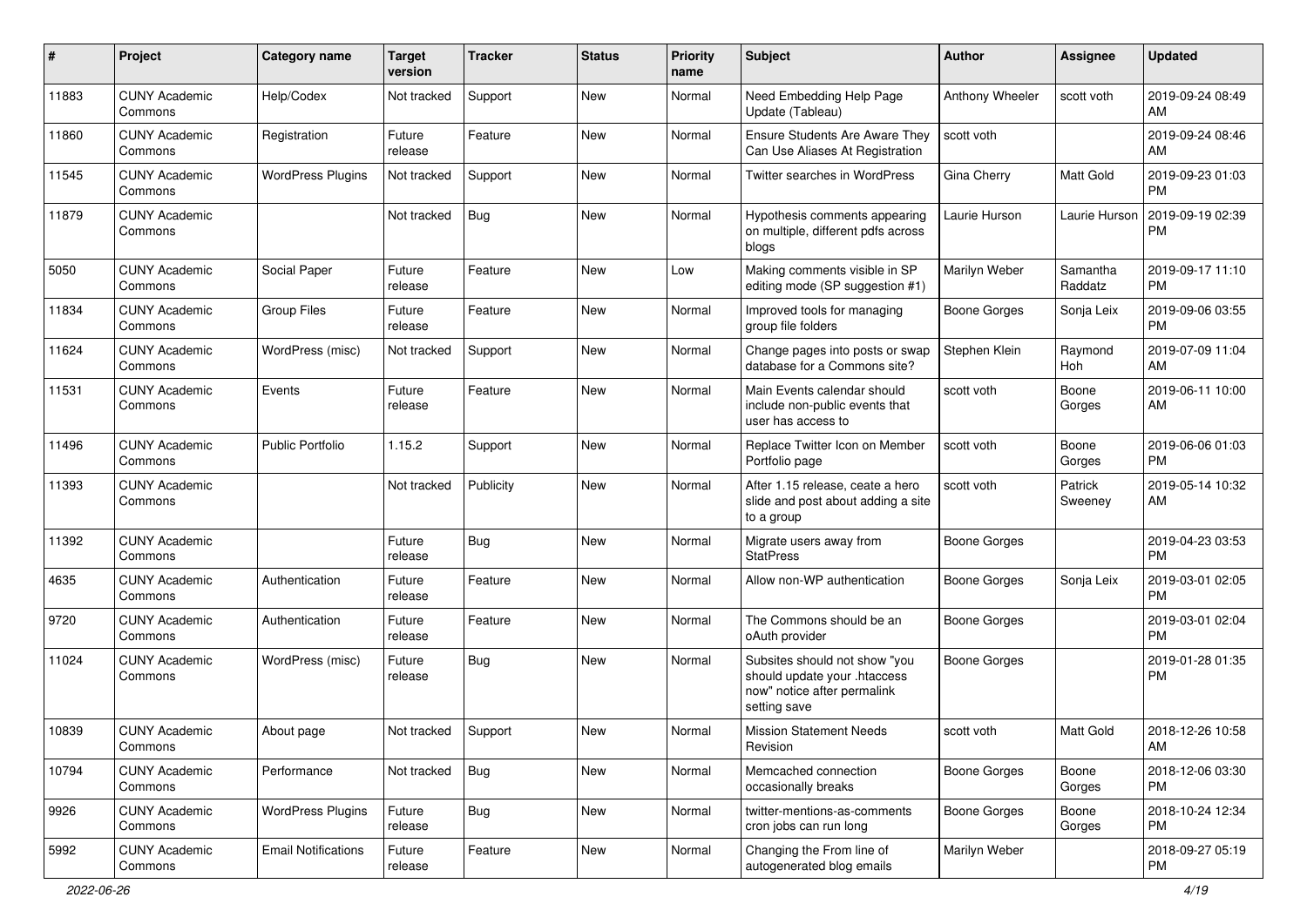| #    | <b>Project</b>                  | Category name            | <b>Target</b><br>version | Tracker    | <b>Status</b> | <b>Priority</b><br>name | <b>Subject</b>                                                                                                                               | <b>Author</b>           | Assignee              | <b>Updated</b>                |
|------|---------------------------------|--------------------------|--------------------------|------------|---------------|-------------------------|----------------------------------------------------------------------------------------------------------------------------------------------|-------------------------|-----------------------|-------------------------------|
| 9908 | <b>CUNY Academic</b><br>Commons |                          | Not tracked              | Feature    | <b>New</b>    | Normal                  | Is it possible to send email<br>updates to users (or an email<br>address not on the list) for only a<br>single page AFTER being<br>prompted? | <b>Michael Shields</b>  | scott voth            | 2018-06-11 01:34<br><b>PM</b> |
| 9729 | <b>CUNY Academic</b><br>Commons | <b>SEO</b>               | Not tracked              | Support    | <b>New</b>    | Normal                  | 503 Errors showing on<br>newlaborforum.cuny.edu                                                                                              | Diane Krauthamer        | Raymond<br>Hoh        | 2018-05-22 04:48<br><b>PM</b> |
| 8607 | <b>CUNY Academic</b><br>Commons |                          | Not tracked              | Support    | <b>New</b>    | Normal                  | Paypal?                                                                                                                                      | Marilyn Weber           | Matt Gold             | 2018-05-15 01:37<br><b>PM</b> |
| 9643 | <b>CUNY Academic</b><br>Commons | Publicity                | Not tracked              | Feature    | <b>New</b>    | Normal                  | Create a page on the Commons<br>for logos etc.                                                                                               | Stephen Real            | Stephen Real          | 2018-04-24 10:53<br>AM        |
| 7981 | <b>CUNY Academic</b><br>Commons | Social Paper             | Future<br>release        | <b>Bug</b> | <b>New</b>    | Normal                  | Social Paper comments should<br>not go to spam                                                                                               | <b>Luke Waltzer</b>     | Boone<br>Gorges       | 2018-04-16 03:52<br><b>PM</b> |
| 7663 | <b>CUNY Academic</b><br>Commons | Social Paper             | Future<br>release        | <b>Bug</b> | <b>New</b>    | Normal                  | Social Paper notifications not<br>formatted correctly on secondary<br>sites                                                                  | <b>Boone Gorges</b>     | Boone<br>Gorges       | 2018-04-16 03:52<br><b>PM</b> |
| 9420 | <b>CUNY Academic</b><br>Commons | cuny.is                  | Not tracked              | Feature    | New           | Normal                  | Request for http://cuny.is/streams                                                                                                           | Raffi<br>Khatchadourian | Marilyn<br>Weber      | 2018-04-02 10:08<br>AM        |
| 7022 | <b>CUNY Academic</b><br>Commons | Announcements            | Future<br>release        | <b>Bug</b> | <b>New</b>    | Normal                  | Sitewide announcements should<br>be displayed on, and dismissable<br>from, mapped domains                                                    | <b>Boone Gorges</b>     | Boone<br>Gorges       | 2018-03-22 10:18<br>AM        |
| 9346 | <b>CUNY Academic</b><br>Commons | WordPress (misc)         | Not tracked              | Bug        | <b>New</b>    | Normal                  | Clone cetls.bmcc.cuny.edu for<br>development                                                                                                 | Owen Roberts            | Raymond<br><b>Hoh</b> | 2018-03-06 05:35<br><b>PM</b> |
| 3580 | <b>CUNY Academic</b><br>Commons | <b>Group Blogs</b>       | Future<br>release        | Feature    | <b>New</b>    | Normal                  | Multiple blogs per group                                                                                                                     | <b>Boone Gorges</b>     | Boone<br>Gorges       | 2018-02-20 02:02<br><b>PM</b> |
| 3615 | <b>CUNY Academic</b><br>Commons | Redmine                  | Not tracked              | Feature    | <b>New</b>    | Low                     | Create Redmine issues via email                                                                                                              | Dominic Giglio          | Boone<br>Gorges       | 2017-11-16 11:36<br>AM        |
| 8498 | <b>CUNY Academic</b><br>Commons | <b>WordPress Plugins</b> | Future<br>release        | Feature    | <b>New</b>    | Low                     | <b>Gravity Forms Email Users</b>                                                                                                             | Raffi<br>Khatchadourian | Matt Gold             | 2017-10-13 12:58<br><b>PM</b> |
| 8211 | <b>CUNY Academic</b><br>Commons | <b>WordPress Themes</b>  | Future<br>release        | Feature    | <b>New</b>    | Normal                  | Theme Suggestions: Material<br>Design-Inspired Themes                                                                                        | Margaret Galvan         | Margaret<br>Galvan    | 2017-08-07 02:48<br><b>PM</b> |
| 8440 | <b>CUNY Academic</b><br>Commons | Onboarding               | Not tracked              | Bug        | <b>New</b>    | Normal                  | Create Test Email Accounts for<br><b>Onboarding Project</b>                                                                                  | Stephen Real            | Stephen Real          | 2017-08-01 09:49<br><b>PM</b> |
| 4481 | <b>CUNY Academic</b><br>Commons | Events                   | Future<br>release        | Feature    | <b>New</b>    | Normal                  | Group admins/mods should have<br>the ability to unlink an event from<br>the group                                                            | <b>Boone Gorges</b>     | Boone<br>Gorges       | 2017-04-24 03:53<br><b>PM</b> |
| 7928 | <b>CUNY Academic</b><br>Commons | Group Forums             | Not tracked              | Bug        | New           | Normal                  | Duplicate Forum post                                                                                                                         | Luke Waltzer            | Raymond<br><b>Hoh</b> | 2017-04-11 09:27<br><b>PM</b> |
| 7624 | <b>CUNY Academic</b><br>Commons | BuddyPress (misc)        | Future<br>release        | Design/UX  | <b>New</b>    | Normal                  | <b>BP</b> Notifications                                                                                                                      | <b>Luke Waltzer</b>     | Paige Dupont          | 2017-02-08 10:43<br><b>PM</b> |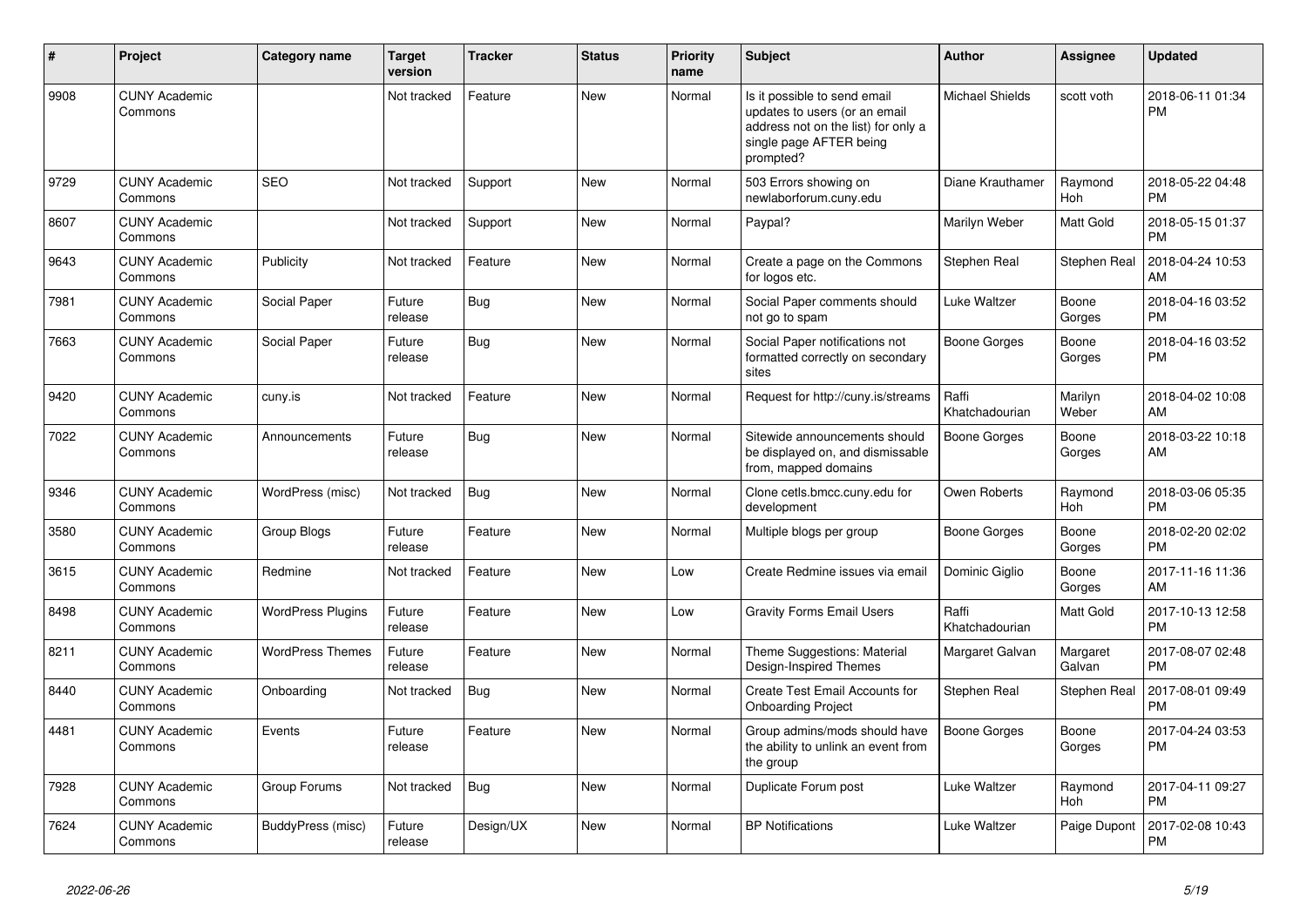| #    | Project                         | <b>Category name</b>      | <b>Target</b><br>version | <b>Tracker</b> | <b>Status</b> | <b>Priority</b><br>name | Subject                                                                                                                                               | Author                  | <b>Assignee</b>     | <b>Updated</b>                |
|------|---------------------------------|---------------------------|--------------------------|----------------|---------------|-------------------------|-------------------------------------------------------------------------------------------------------------------------------------------------------|-------------------------|---------------------|-------------------------------|
| 6665 | <b>CUNY Academic</b><br>Commons |                           | Not tracked              | Publicity      | <b>New</b>    | Normal                  | Dead Link in 1.10 announcement<br>post                                                                                                                | Paige Dupont            | Stephen Real        | 2016-12-01 03:11<br>PM        |
| 6755 | <b>CUNY Academic</b><br>Commons | WordPress (misc)          | Future<br>release        | <b>Bug</b>     | New           | Normal                  | Cannot Deactivate Plugin                                                                                                                              | Laura Kane              |                     | 2016-11-16 01:12<br><b>PM</b> |
| 6749 | <b>CUNY Academic</b><br>Commons | Events                    | Future<br>release        | Bug            | New           | Low                     | BPEO iCal request can trigger<br>very large number of DB queries                                                                                      | <b>Boone Gorges</b>     | Raymond<br>Hoh      | 2016-11-15 10:09<br><b>PM</b> |
| 5199 | <b>CUNY Academic</b><br>Commons | Social Paper              | Future<br>release        | Feature        | <b>New</b>    | Normal                  | add tables to the SP editor                                                                                                                           | Marilyn Weber           |                     | 2016-10-24 11:27<br>AM        |
| 6389 | <b>CUNY Academic</b><br>Commons | <b>BuddyPress Docs</b>    | Future<br>release        | Feature        | <b>New</b>    | Low                     | Make Discussion Area Visible<br>When Editing a Doc                                                                                                    | Luke Waltzer            | Boone<br>Gorges     | 2016-10-21 04:16<br><b>PM</b> |
| 6332 | <b>CUNY Academic</b><br>Commons | WordPress (misc)          | Future<br>release        | Feature        | <b>New</b>    | Normal                  | Allow uploaded files to be marked<br>as private in an ad hoc way                                                                                      | <b>Boone Gorges</b>     |                     | 2016-10-17 11:41<br><b>PM</b> |
| 5182 | <b>CUNY Academic</b><br>Commons | Social Paper              | Future<br>release        | Design/UX      | New           | Normal                  | "Publishing" a private paper on<br>social paper?                                                                                                      | Raffi<br>Khatchadourian | Boone<br>Gorges     | 2016-10-13 04:12<br><b>PM</b> |
| 6078 | <b>CUNY Academic</b><br>Commons | <b>Blogs (BuddyPress)</b> | Future<br>release        | Feature        | <b>New</b>    | Normal                  | <b>Explore Adding Network Blog</b><br>Metadata Plugin                                                                                                 | <b>Luke Waltzer</b>     | Luke Waltzer        | 2016-10-11 10:29<br><b>PM</b> |
| 5679 | <b>CUNY Academic</b><br>Commons | Analytics                 | Not tracked              | Feature        | New           | Normal                  | Logged In Users for GA                                                                                                                                | Valerie Townsend        | Valerie<br>Townsend | 2016-06-11 09:49<br>AM        |
| 5489 | <b>CUNY Academic</b><br>Commons | Social Paper              | Future<br>release        | Feature        | <b>New</b>    | Normal                  | Asc/desc sorting for Social Paper<br>directories                                                                                                      | <b>Boone Gorges</b>     |                     | 2016-04-21 10:06<br><b>PM</b> |
| 5488 | <b>CUNY Academic</b><br>Commons | Social Paper              | Future<br>release        | Bug            | <b>New</b>    | Normal                  | Add a "last edited by" field to<br>Social Paper group directories                                                                                     | <b>Boone Gorges</b>     |                     | 2016-04-21 10:05<br><b>PM</b> |
| 5053 | <b>CUNY Academic</b><br>Commons | Social Paper              | Future<br>release        | Feature        | <b>New</b>    | Low                     | Scrollable menu to add readers<br>(SP suggestion #4)                                                                                                  | Marilyn Weber           | Samantha<br>Raddatz | 2016-04-21 05:21<br><b>PM</b> |
| 5397 | <b>CUNY Academic</b><br>Commons | Social Paper              | Future<br>release        | Feature        | New           | Normal                  | frustrating to have to<br>enable/disable in SP                                                                                                        | Marilyn Weber           | Samantha<br>Raddatz | 2016-04-20 03:39<br><b>PM</b> |
| 3657 | <b>CUNY Academic</b><br>Commons | WordPress (misc)          | Not tracked              | Feature        | <b>New</b>    | Normal                  | Create alert for GC email<br>addresses                                                                                                                | Matt Gold               | Matt Gold           | 2016-04-14 11:29<br><b>PM</b> |
| 5298 | <b>CUNY Academic</b><br>Commons |                           | Not tracked              | Publicity      | <b>New</b>    | Normal                  | Survey Pop-Up Text                                                                                                                                    | Samantha Raddatz        | Samantha<br>Raddatz | 2016-03-22 12:27<br><b>PM</b> |
| 5282 | <b>CUNY Academic</b><br>Commons | Social Paper              | Future<br>release        | Bug            | New           | Normal                  | Replying via email directs to<br>paper but not individual comment.                                                                                    | Marilyn Weber           | Raymond<br>Hoh      | 2016-03-02 01:48<br><b>PM</b> |
| 5205 | <b>CUNY Academic</b><br>Commons | Social Paper              | Future<br>release        | Feature        | New           | Normal                  | Social Paper folders                                                                                                                                  | Marilyn Weber           |                     | 2016-02-11 10:24<br>PM        |
| 5058 | <b>CUNY Academic</b><br>Commons | Social Paper              | Future<br>release        | Feature        | New           | Low                     | Can there be a clearer signal that<br>even when comments have<br>already been made you add<br>comments by clicking on the side?<br>(SP suggestion #5) | Marilyn Weber           | Samantha<br>Raddatz | 2016-02-11 10:24<br><b>PM</b> |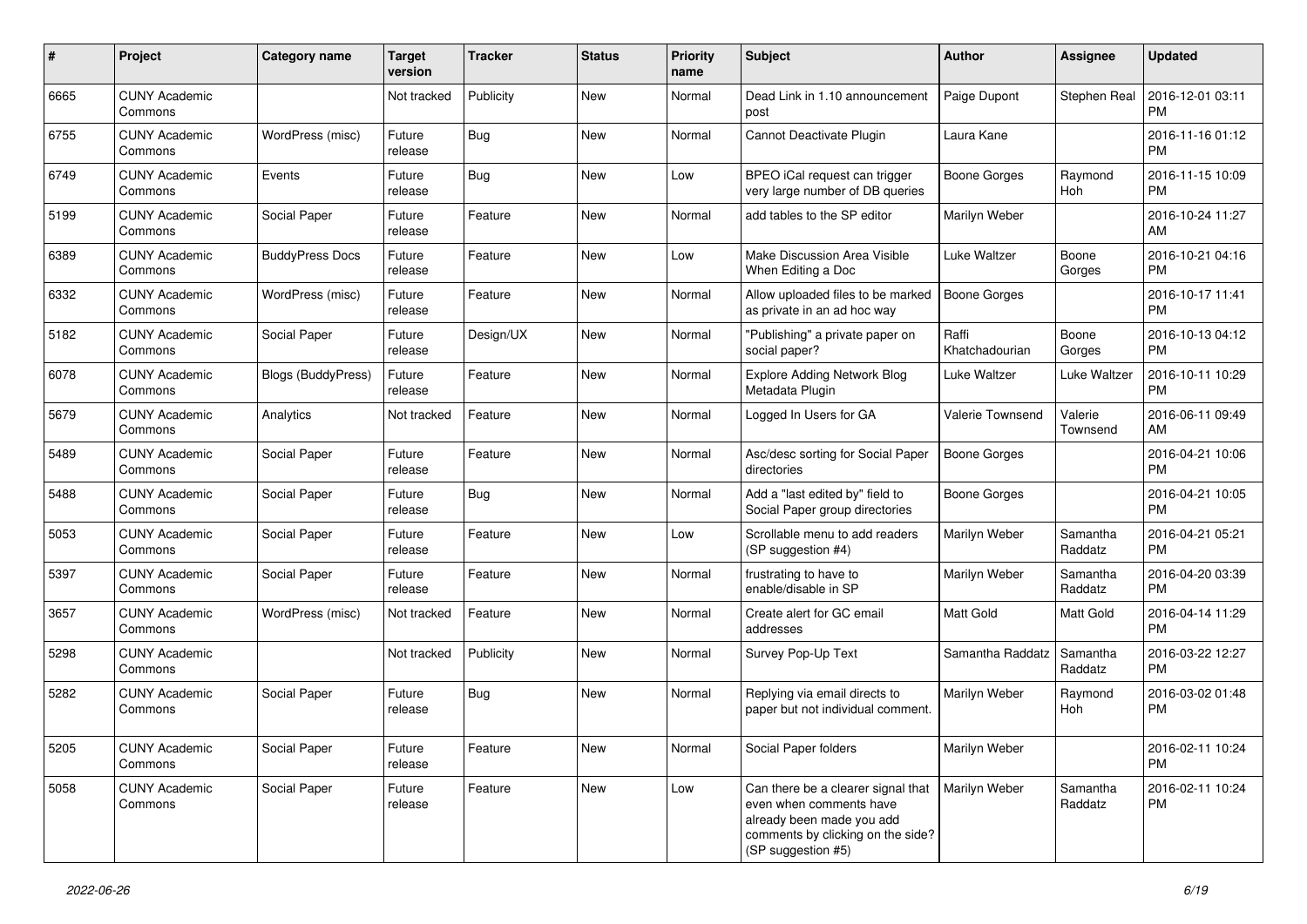| $\#$ | Project                         | <b>Category name</b>     | <b>Target</b><br>version | <b>Tracker</b> | <b>Status</b> | <b>Priority</b><br>name | <b>Subject</b>                                                                 | Author                  | Assignee            | <b>Updated</b>                |
|------|---------------------------------|--------------------------|--------------------------|----------------|---------------|-------------------------|--------------------------------------------------------------------------------|-------------------------|---------------------|-------------------------------|
| 5052 | <b>CUNY Academic</b><br>Commons | Social Paper             | Future<br>release        | Feature        | <b>New</b>    | Low                     | Sentence by sentence or line by<br>line comments (SP suggestion #3)            | Marilyn Weber           | Boone<br>Gorges     | 2016-02-11 10:24<br><b>PM</b> |
| 5183 | <b>CUNY Academic</b><br>Commons | Social Paper             | Future<br>release        | Design/UX      | <b>New</b>    | Normal                  | Creating a new paper when<br>viewing an existing paper                         | Raffi<br>Khatchadourian | Samantha<br>Raddatz | 2016-02-02 12:09<br><b>PM</b> |
| 4972 | <b>CUNY Academic</b><br>Commons | Analytics                | Not tracked              | Bug            | <b>New</b>    | Normal                  | <b>Newsletter Analytics</b>                                                    | Stephen Real            | Matt Gold           | 2015-12-09 12:54<br><b>PM</b> |
| 1167 | <b>CUNY Academic</b><br>Commons | <b>Email Invitations</b> | Future<br>release        | Feature        | <b>New</b>    | Low                     | Allow email invitations to be<br>resent                                        | Boone Gorges            | Boone<br>Gorges     | 2015-11-12 12:53<br>AM        |
| 1166 | <b>CUNY Academic</b><br>Commons | <b>Email Invitations</b> | Future<br>release        | Feature        | <b>New</b>    | Low                     | Better organizational tools for<br>Sent Invites                                | Boone Gorges            | Boone<br>Gorges     | 2015-11-09 06:02<br><b>PM</b> |
| 308  | <b>CUNY Academic</b><br>Commons | Registration             | Future<br>release        | Feature        | New           | Normal                  | Group recommendations for<br>signup process                                    | Boone Gorges            | Samantha<br>Raddatz | 2015-11-09 05:07<br><b>PM</b> |
| 3565 | <b>CUNY Academic</b><br>Commons | My Commons               | Not tracked              | Documentation  | <b>New</b>    | Normal                  | Load Newest inconsistencies                                                    | Chris Stein             | scott voth          | 2015-11-09 01:16<br><b>PM</b> |
| 4622 | <b>CUNY Academic</b><br>Commons | <b>Public Portfolio</b>  | Future<br>release        | Design/UX      | <b>New</b>    | Normal                  | <b>Profile Visibility Settings</b>                                             | Samantha Raddatz        | Samantha<br>Raddatz | 2015-09-21 12:18<br><b>PM</b> |
| 4592 | <b>CUNY Academic</b><br>Commons | Events                   | Future<br>release        | Design/UX      | <b>New</b>    | Normal                  | Event Creation - Venue Dropdown<br>Slow                                        | Samantha Raddatz        | Boone<br>Gorges     | 2015-09-14 04:56<br><b>PM</b> |
| 4226 | <b>CUNY Academic</b><br>Commons | <b>BuddyPress Docs</b>   | Future<br>release        | Design/UX      | <b>New</b>    | Normal                  | Add option to connect a Doc with<br>a Group                                    | Samantha Raddatz        | Samantha<br>Raddatz | 2015-09-09 04:08<br><b>PM</b> |
| 4535 | <b>CUNY Academic</b><br>Commons | My Commons               | Future<br>release        | Bug            | <b>New</b>    | Low                     | My Commons filter issue                                                        | scott voth              | Raymond<br>Hoh      | 2015-09-01 11:17<br>AM        |
| 4253 | <b>CUNY Academic</b><br>Commons | <b>Public Portfolio</b>  | Future<br>release        | Design/UX      | <b>New</b>    | Normal                  | Encourage users to add portfolio<br>content                                    | Samantha Raddatz        | Samantha<br>Raddatz | 2015-07-07 11:32<br>AM        |
| 4225 | <b>CUNY Academic</b><br>Commons | DiRT Integration         | Future<br>release        | Design/UX      | New           | Normal                  | Add information to DIRT page (in<br>Create a Group)                            | Samantha Raddatz        | <b>Matt Gold</b>    | 2015-06-26 03:14<br><b>PM</b> |
| 4222 | <b>CUNY Academic</b><br>Commons | User Experience          | Future<br>release        | Design/UX      | <b>New</b>    | Normal                  | Add information to 'Delete<br>Account' page                                    | Samantha Raddatz        | scott voth          | 2015-06-26 11:35<br>AM        |
| 3059 | <b>CUNY Academic</b><br>Commons | Group Forums             | Future<br>release        | Design/UX      | <b>New</b>    | Normal                  | Forum Post Permissable Content<br><b>Explanatory Text</b>                      | Chris Stein             | Chris Stein         | 2015-04-02 11:27<br>AM        |
| 2753 | <b>CUNY Academic</b><br>Commons | <b>Public Portfolio</b>  | Future<br>release        | Feature        | <b>New</b>    | Normal                  | Create actual actual tagification in<br>academic interests and other<br>fields | Micki Kaufman           | Boone<br>Gorges     | 2015-01-05 08:52<br><b>PM</b> |
| 364  | <b>CUNY Academic</b><br>Commons | <b>WordPress Plugins</b> | Future<br>release        | Feature        | <b>New</b>    | Normal                  | <b>Bulletin Board</b>                                                          | Matt Gold               |                     | 2015-01-05 08:50<br><b>PM</b> |
| 3691 | <b>CUNY Academic</b><br>Commons | <b>WordPress Plugins</b> | Future<br>release        | <b>Bug</b>     | New           | Normal                  | <b>WPMU Domain Mapping</b><br>Debugging on cdev                                | Raymond Hoh             | Matt Gold           | 2014-12-12 09:04<br>AM        |
| 3509 | <b>CUNY Academic</b><br>Commons | Publicity                | 1.7                      | Publicity      | <b>New</b>    | Normal                  | Create 1.7 digital signage imagery                                             | Micki Kaufman           | Marilyn<br>Weber    | 2014-10-01 12:40<br><b>PM</b> |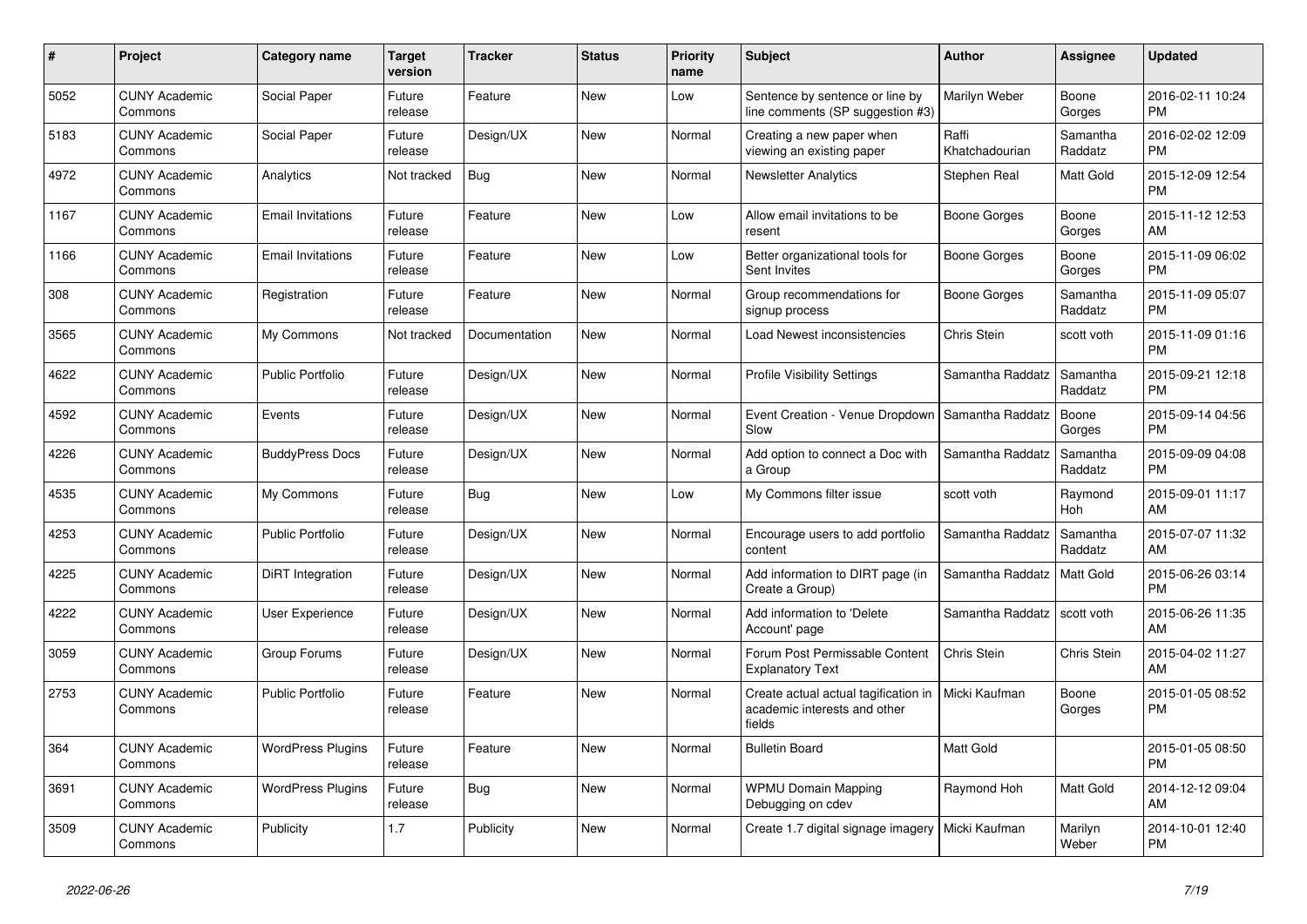| $\pmb{\#}$ | Project                         | <b>Category name</b>       | <b>Target</b><br>version | <b>Tracker</b> | <b>Status</b> | <b>Priority</b><br>name | <b>Subject</b>                                                          | Author              | <b>Assignee</b>       | <b>Updated</b>                |
|------------|---------------------------------|----------------------------|--------------------------|----------------|---------------|-------------------------|-------------------------------------------------------------------------|---------------------|-----------------------|-------------------------------|
| 3506       | <b>CUNY Academic</b><br>Commons | Publicity                  | 1.7                      | Publicity      | <b>New</b>    | Normal                  | Prepare 1.7 email messaging                                             | Micki Kaufman       | Micki<br>Kaufman      | 2014-10-01 12:36<br><b>PM</b> |
| 3048       | <b>CUNY Academic</b><br>Commons | <b>Public Portfolio</b>    | Future<br>release        | Feature        | <b>New</b>    | Low                     | Images for rich text profile fields                                     | Boone Gorges        | Boone<br>Gorges       | 2014-02-19 12:56<br><b>PM</b> |
| 14439      | <b>CUNY Academic</b><br>Commons | Spam/Spam<br>Prevention    | 2.0.2                    | Support        | Assigned      | Normal                  | Aprroved comments held for<br>moderation                                | Laurie Hurson       | Raymond<br>Hoh        | 2022-06-14 11:36<br>AM        |
| 13946      | <b>CUNY Academic</b><br>Commons | <b>WordPress Plugins</b>   | 2.1.0                    | Support        | Assigned      | Normal                  | <b>Custom Embed handler For</b><br>OneDrive files                       | scott voth          | Raymond<br>Hoh        | 2022-05-26 10:46<br>AM        |
| 15604      | <b>CUNY Academic</b><br>Commons | <b>Email Notifications</b> | Future<br>release        | Feature        | Assigned      | Normal                  | <b>Restructure Commons Group</b><br>Digest Email Messages               | <b>Matt Gold</b>    | Boone<br>Gorges       | 2022-05-26 10:45<br>AM        |
| 8900       | <b>CUNY Academic</b><br>Commons | Accessibility              | Future<br>release        | Feature        | Assigned      | Normal                  | Look into tools to enforce<br>accessibility in WP environment           | Matt Gold           | Boone<br>Gorges       | 2022-04-26 11:59<br>AM        |
| 8901       | <b>CUNY Academic</b><br>Commons | Accessibility              | Future<br>release        | Feature        | Assigned      | Normal                  | Theme analysis for accessibility                                        | <b>Matt Gold</b>    | Boone<br>Gorges       | 2022-04-26 11:59<br>AM        |
| 12436      | <b>CUNY Academic</b><br>Commons |                            | Not tracked              | <b>Bug</b>     | Assigned      | Normal                  | Nightly system downtime                                                 | Boone Gorges        |                       | 2020-08-01 09:30<br>AM        |
| 3002       | <b>CUNY Academic</b><br>Commons | Search                     | Future<br>release        | Feature        | Assigned      | Normal                  | Overhaul CAC search by using<br>external search appliance               | <b>Boone Gorges</b> | Boone<br>Gorges       | 2020-07-15 03:05<br><b>PM</b> |
| 5581       | <b>CUNY Academic</b><br>Commons | Analytics                  | Future<br>release        | Feature        | Assigned      | Normal                  | <b>Explore alternatives to Google</b><br>Analytics                      | <b>Matt Gold</b>    | Valerie<br>Townsend   | 2020-04-17 03:12<br><b>PM</b> |
| 8836       | <b>CUNY Academic</b><br>Commons | Blogs (BuddyPress)         | Future<br>release        | Feature        | Assigned      | Normal                  | Redesign site launch process                                            | <b>Matt Gold</b>    | Boone<br>Gorges       | 2019-10-03 02:49<br><b>PM</b> |
| 11519      | <b>CUNY Academic</b><br>Commons |                            | Not tracked              | Support        | Assigned      | Normal                  | comment option not appearing                                            | Marilyn Weber       |                       | 2019-09-24 10:28<br>AM        |
| 11517      | <b>CUNY Academic</b><br>Commons |                            | Not tracked              | Feature        | Assigned      | Normal                  | wp-accessibility plugin should not<br>strip 'target=" blank" by default | <b>Boone Gorges</b> | Laurie Hurson         | 2019-09-24 09:57<br>AM        |
| 8666       | <b>CUNY Academic</b><br>Commons | Teaching                   | Not tracked              | Documentation  | Assigned      | Normal                  | Create Teaching on the<br>Commons Resource Page                         | <b>Matt Gold</b>    | Laurie Hurson         | 2019-09-23 03:16<br><b>PM</b> |
| 5016       | <b>CUNY Academic</b><br>Commons | Events                     | Future<br>release        | Feature        | Assigned      | Low                     | Allow comments to be posted on<br>events                                | <b>Matt Gold</b>    | Raymond<br>Hoh        | 2019-03-01 02:23<br><b>PM</b> |
| 10659      | <b>CUNY Academic</b><br>Commons | Group Forums               | Future<br>release        | Feature        | Assigned      | Normal                  | Post to multiple groups via email                                       | <b>Matt Gold</b>    | Raymond<br><b>Hoh</b> | 2018-11-15 12:54<br>AM        |
| 9028       | <b>CUNY Academic</b><br>Commons | Onboarding                 | Future<br>release        | Feature        | Assigned      | Normal                  | suggest groups to new members<br>during the registration process        | <b>Matt Gold</b>    | Chris Stein           | 2018-10-24 12:34<br><b>PM</b> |
| 10368      | <b>CUNY Academic</b><br>Commons |                            | Future<br>release        | Feature        | Assigned      | Normal                  | Use ORCID data to populate<br>academic profile page                     | Stephen Francoeur   | Boone<br>Gorges       | 2018-09-25 01:53<br><b>PM</b> |
| 9941       | <b>CUNY Academic</b><br>Commons | Wiki                       | Not tracked              | Support        | Assigned      | Normal                  | Wiki functionality                                                      | <b>Matt Gold</b>    | Boone<br>Gorges       | 2018-06-26 10:57<br>AM        |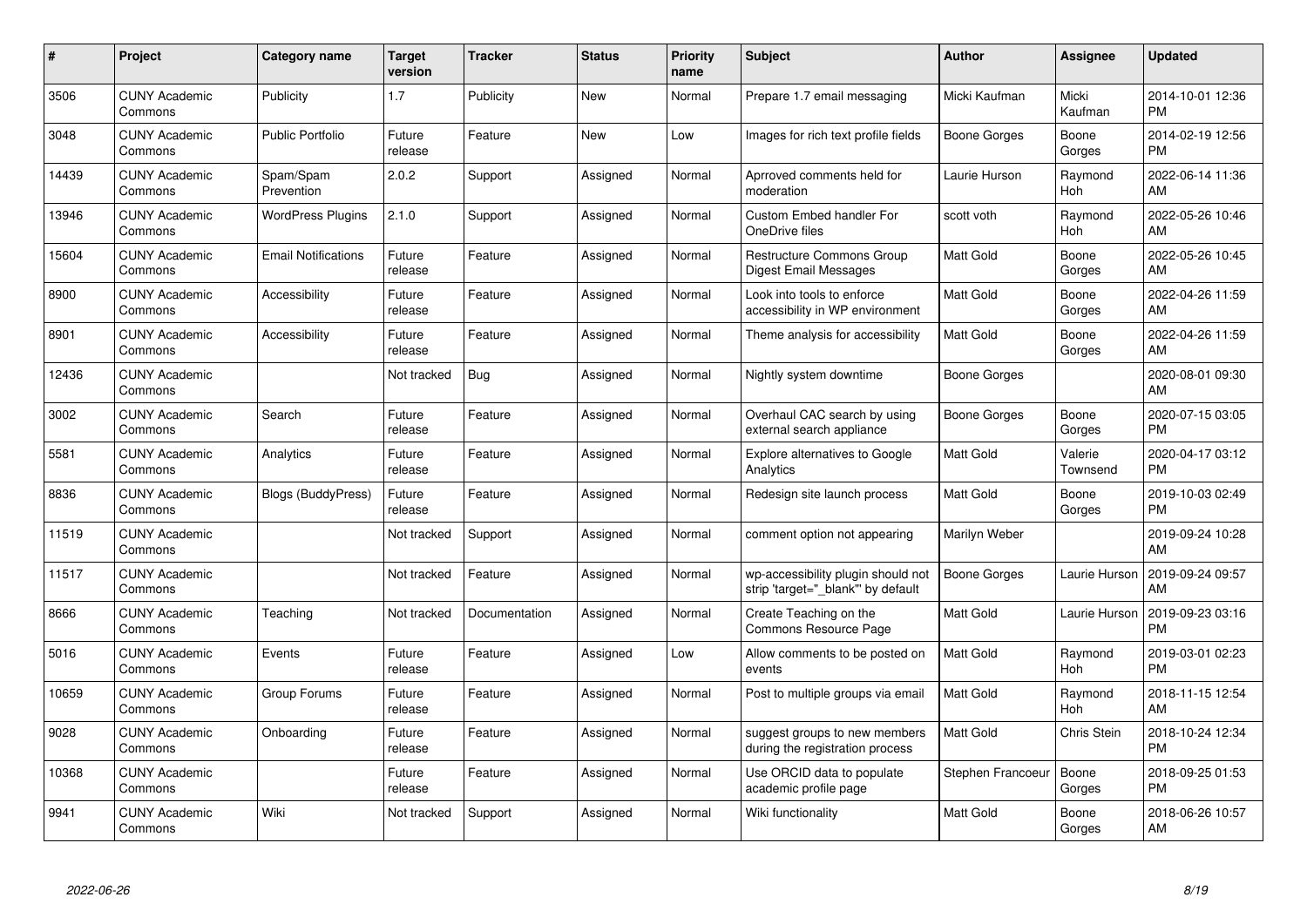| $\#$ | Project                         | <b>Category name</b>     | <b>Target</b><br>version | Tracker        | <b>Status</b> | <b>Priority</b><br>name | Subject                                                                                    | Author              | <b>Assignee</b>     | <b>Updated</b>                |
|------|---------------------------------|--------------------------|--------------------------|----------------|---------------|-------------------------|--------------------------------------------------------------------------------------------|---------------------|---------------------|-------------------------------|
| 9895 | <b>CUNY Academic</b><br>Commons | Onboarding               | Future<br>release        | Feature        | Assigned      | Normal                  | Add "Accept Invitation"<br>link/button/function to Group<br>and/or Site invitation emails? | <b>Luke Waltzer</b> | Boone<br>Gorges     | 2018-06-07 12:42<br><b>PM</b> |
| 9835 | <b>CUNY Academic</b><br>Commons | Group Forums             | Future<br>release        | Bug            | Assigned      | Normal                  | add a "like" function?                                                                     | Marilyn Weber       | <b>Erik Trainer</b> | 2018-06-05 01:49<br><b>PM</b> |
| 3768 | <b>CUNY Academic</b><br>Commons | <b>Public Portfolio</b>  | Future<br>release        | Feature        | Assigned      | Normal                  | Institutions/Past positions on<br>public portfolios                                        | Matt Gold           | Boone<br>Gorges     | 2018-04-23 10:44<br>AM        |
| 9015 | <b>CUNY Academic</b><br>Commons | Groups (misc)            | Not tracked              | Outreach       | Assigned      | Normal                  | Email group admins the email<br>addresses of their groups                                  | <b>Matt Gold</b>    | Matt Gold           | 2018-01-02 09:54<br>AM        |
| 8992 | <b>NYCDH Community</b><br>Site  |                          |                          | <b>Bug</b>     | Assigned      | Normal                  | Multiple RBE error reports                                                                 | <b>Matt Gold</b>    | Raymond<br>Hoh      | 2017-12-11 05:43<br><b>PM</b> |
| 8976 | <b>CUNY Academic</b><br>Commons | Reply By Email           | Not tracked              | Feature        | Assigned      | Normal                  | Package RBE new topics<br>posting?                                                         | Matt Gold           | Raymond<br>Hoh      | 2017-12-04 02:34<br><b>PM</b> |
| 8898 | <b>CUNY Academic</b><br>Commons | Social Paper             | Not tracked              | Feature        | Assigned      | Normal                  | Usage data on docs and social<br>paper                                                     | Matt Gold           | Matt Gold           | 2017-11-16 11:32<br>AM        |
| 8837 | <b>CUNY Academic</b><br>Commons |                          | Not tracked              | Feature        | Assigned      | Normal                  | Create a form to request info from<br>people requesting premium<br>themes and plugins      | Matt Gold           | Marilyn<br>Weber    | 2017-11-14 03:35<br><b>PM</b> |
| 8902 | <b>CUNY Academic</b><br>Commons | Design                   | Not tracked              | Feature        | Assigned      | Normal                  | Report back on research on<br><b>BuddyPress themes</b>                                     | Matt Gold           | Michael Smith       | 2017-11-10 12:31<br><b>PM</b> |
| 8078 | <b>CUNY Academic</b><br>Commons | <b>WordPress Plugins</b> | Future<br>release        | System Upgrade | Assigned      | Normal                  | CommentPress Updates                                                                       | Margaret Galvan     | Christian<br>Wach   | 2017-05-08 03:49<br><b>PM</b> |
| 7828 | <b>CUNY Academic</b><br>Commons |                          | Not tracked              | Feature        | Assigned      | Normal                  | Theme Assessment 2017                                                                      | Margaret Galvan     | Margaret<br>Galvan  | 2017-05-02 10:41<br><b>PM</b> |
| 5316 | <b>CUNY Academic</b><br>Commons | User Experience          | Future<br>release        | Feature        | Assigned      | Normal                  | Prompt user email address<br>updates                                                       | Matt Gold           | Stephen Real        | 2016-12-21 03:30<br><b>PM</b> |
| 4980 | <b>CUNY Academic</b><br>Commons | Home Page                | Future<br>release        | Feature        | Assigned      | Normal                  | CAC Featured Content -- Adding<br>Randomization                                            | Matt Gold           | Boone<br>Gorges     | 2016-12-12 03:01<br><b>PM</b> |
| 6995 | <b>CUNY Academic</b><br>Commons | Home Page                | Not tracked              | <b>Bug</b>     | Assigned      | Normal                  | member filter on homepage not<br>working                                                   | <b>Matt Gold</b>    | Raymond<br>Hoh      | 2016-12-11 09:46<br><b>PM</b> |
| 6671 | <b>CUNY Academic</b><br>Commons | Reply By Email           | Not tracked              | <b>Bug</b>     | Assigned      | Normal                  | "Post too often" RBE error<br>message                                                      | <b>Matt Gold</b>    | Raymond<br>Hoh      | 2016-11-11 09:55<br>AM        |
| 6426 | <b>CUNY Academic</b><br>Commons | Spam/Spam<br>Prevention  | Future<br>release        | Feature        | Assigned      | Normal                  | Force captcha on all comments?                                                             | Matt Gold           | <b>Tahir Butt</b>   | 2016-10-24 02:06<br>PM        |
| 1423 | <b>CUNY Academic</b><br>Commons | BuddyPress (misc)        | Future<br>release        | Feature        | Assigned      | Low                     | Show an avatar for pingback<br>comment activity items                                      | Boone Gorges        | <b>Tahir Butt</b>   | 2016-10-24 12:03<br>PM        |
| 3090 | <b>CUNY Academic</b><br>Commons | Twitter page             | Future<br>release        | Feature        | Assigned      | Normal                  | Prevent Retweets from showing<br>up on Commons twitter page                                | Matt Gold           | <b>Tahir Butt</b>   | 2016-10-24 11:31<br>AM        |
| 5234 | <b>CUNY Academic</b><br>Commons | Membership               | Future<br>release        | Feature        | Assigned      | Normal                  | Write Unconfirmed patch for WP                                                             | Boone Gorges        | Boone<br>Gorges     | 2016-10-24 11:18<br>AM        |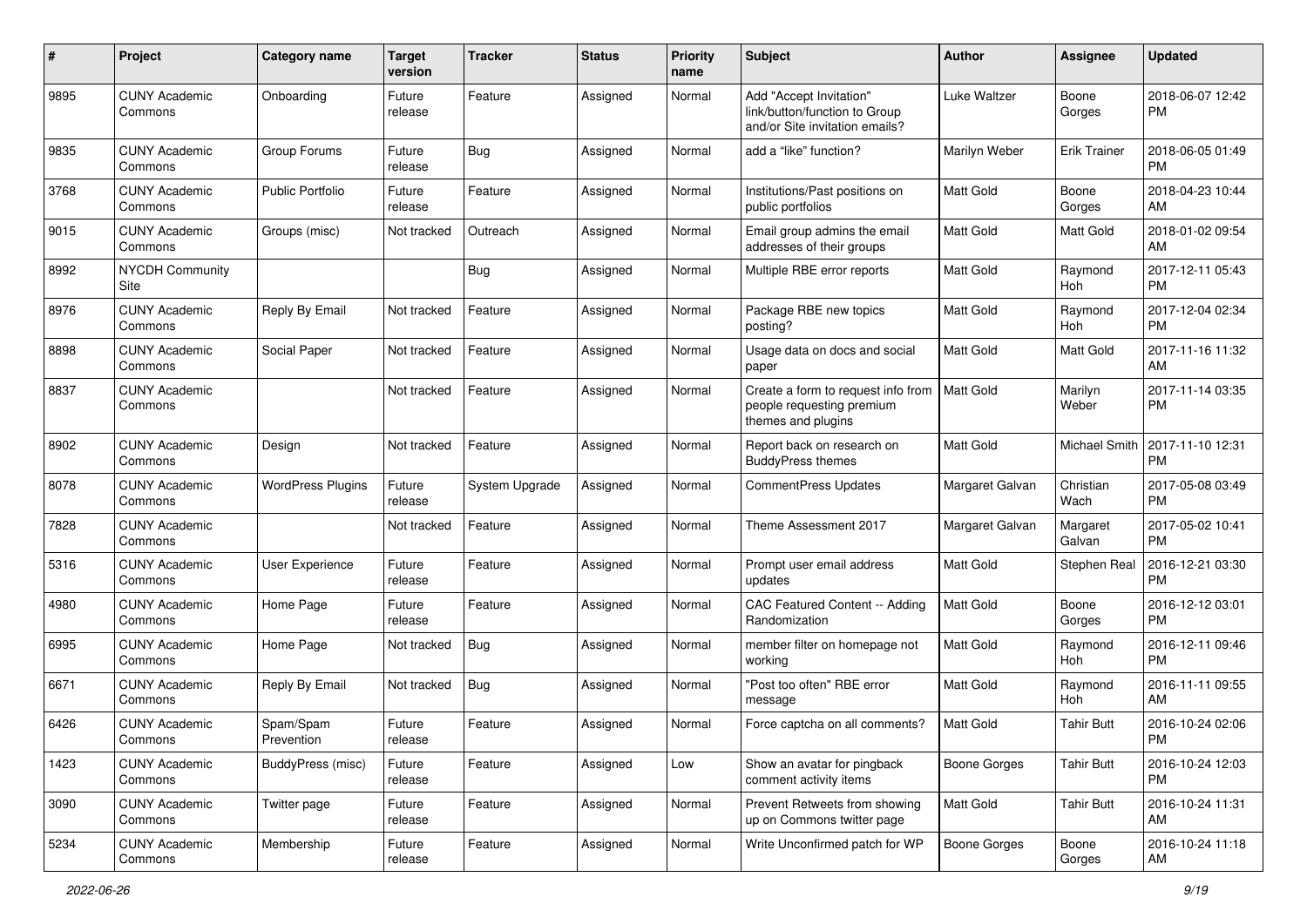| $\pmb{\#}$ | Project                         | Category name             | <b>Target</b><br>version | <b>Tracker</b> | <b>Status</b> | <b>Priority</b><br>name | <b>Subject</b>                                                                     | <b>Author</b>    | <b>Assignee</b>     | <b>Updated</b>                |
|------------|---------------------------------|---------------------------|--------------------------|----------------|---------------|-------------------------|------------------------------------------------------------------------------------|------------------|---------------------|-------------------------------|
| 6392       | <b>CUNY Academic</b><br>Commons | Group Forums              | Future<br>release        | Design/UX      | Assigned      | Low                     | Composition/Preview Panes in<br>Forum Posts                                        | Luke Waltzer     | Paige Dupont        | 2016-10-21 04:26<br><b>PM</b> |
| 1417       | <b>CUNY Academic</b><br>Commons | <b>BuddyPress Docs</b>    | Future<br>release        | Feature        | Assigned      | Low                     | <b>Bulk actions for BuddyPress Docs</b>                                            | Boone Gorges     | Boone<br>Gorges     | 2016-10-17 10:41<br><b>PM</b> |
| 6298       | <b>CUNY Academic</b><br>Commons | User Experience           | Not tracked              | Design/UX      | Assigned      | Normal                  | Examine data from survey                                                           | Matt Gold        | Margaret<br>Galvan  | 2016-10-14 12:16<br><b>PM</b> |
| 2881       | <b>CUNY Academic</b><br>Commons | <b>Public Portfolio</b>   | Future<br>release        | Feature        | Assigned      | Normal                  | Redesign the UX for Profiles                                                       | Chris Stein      | Chris Stein         | 2016-10-13 12:45<br><b>PM</b> |
| 4903       | <b>CUNY Academic</b><br>Commons | Events                    | Future<br>release        | Design/UX      | Assigned      | Normal                  | Improving visual appearance of<br>event calendars                                  | <b>Matt Gold</b> | Boone<br>Gorges     | 2016-10-13 11:51<br>AM        |
| 5696       | <b>CUNY Academic</b><br>Commons | Events                    | Future<br>release        | Feature        | Assigned      | Normal                  | Events Calendar - display options<br>calendar aggregation                          | Matt Gold        | Boone<br>Gorges     | 2016-10-13 11:44<br>AM        |
| 6115       | <b>CUNY Academic</b><br>Commons | Publicity                 | Not tracked              | Feature        | Assigned      | Normal                  | create digital signage for GC                                                      | <b>Matt Gold</b> | scott voth          | 2016-10-11 10:09<br><b>PM</b> |
| 5268       | <b>CUNY Academic</b><br>Commons | Group Forums              | Future<br>release        | <b>Bug</b>     | Assigned      | Normal                  | Long-time to post to multiple<br>groups                                            | Luke Waltzer     | Daniel Jones        | 2016-09-07 06:31<br><b>PM</b> |
| 5955       | <b>CUNY Academic</b><br>Commons | Outreach                  | Future<br>release        | Feature        | Assigned      | Normal                  | Create auto-newsletter for<br>commons members                                      | <b>Matt Gold</b> | Luke Waltzer        | 2016-08-30 10:34<br>AM        |
| 5827       | <b>CUNY Academic</b><br>Commons | <b>Public Portfolio</b>   | Future<br>release        | <b>Bug</b>     | Assigned      | Normal                  | Academic Interests square<br>bracket links not working                             | scott voth       | Chris Stein         | 2016-08-11 11:59<br><b>PM</b> |
| 5691       | <b>CUNY Academic</b><br>Commons | <b>Blogs (BuddyPress)</b> | Future<br>release        | Bug            | Assigned      | High                    | Differing numbers on Sites display   Matt Gold                                     |                  | Raymond<br>Hoh      | 2016-06-13 01:37<br><b>PM</b> |
| 4438       | <b>CUNY Academic</b><br>Commons | Events                    | Future<br>release        | Bug            | Assigned      | Normal                  | Events Calendar - Export<br><b>Recurring Events</b>                                | scott voth       | Daniel Jones        | 2016-05-23 04:25<br><b>PM</b> |
| 2612       | <b>CUNY Academic</b><br>Commons |                           | Not tracked              | Publicity      | Assigned      | Normal                  | Pinterest site for the Commons                                                     | local admin      | Sarah<br>Morgano    | 2016-03-04 11:19<br>AM        |
| 2666       | <b>CUNY Academic</b><br>Commons | About page                | Not tracked              | Documentation  | Assigned      | Normal                  | <b>Update About Text</b>                                                           | Chris Stein      | Luke Waltzer        | 2016-03-04 11:19<br>AM        |
| 4986       | <b>CUNY Academic</b><br>Commons | ZenDesk                   | Not tracked              | Support        | Assigned      | Normal                  | Prepare documentation for<br>Zendesk re web widget                                 | <b>Matt Gold</b> | Samantha<br>Raddatz | 2016-02-25 03:09<br><b>PM</b> |
| 636        | <b>CUNY Academic</b><br>Commons | WordPress (misc)          | Not tracked              | Support        | Assigned      | Normal                  | Create Lynda.com-like Table of<br>Contents for Prospective Tutorial<br>Screencasts | <b>Matt Gold</b> | scott voth          | 2016-02-23 03:12<br><b>PM</b> |
| 4070       | <b>CUNY Academic</b><br>Commons | Analytics                 | Not tracked              | Support        | Assigned      | Normal                  | Request for JITP site analytics                                                    | Matt Gold        | Seth Persons        | 2016-02-23 03:09<br><b>PM</b> |
| 5225       | <b>CUNY Academic</b><br>Commons | Registration              | Future<br>release        | Feature        | Assigned      | Normal                  | On-boarding Issues                                                                 | Luke Waltzer     | Samantha<br>Raddatz | 2016-02-12 02:58<br><b>PM</b> |
| 2175       | <b>CUNY Academic</b><br>Commons | WordPress (misc)          | Not tracked              | Support        | Assigned      | Normal                  | Subscibe 2 vs. Jetpack<br>subscription options                                     | local admin      | Matt Gold           | 2016-01-26 04:58<br><b>PM</b> |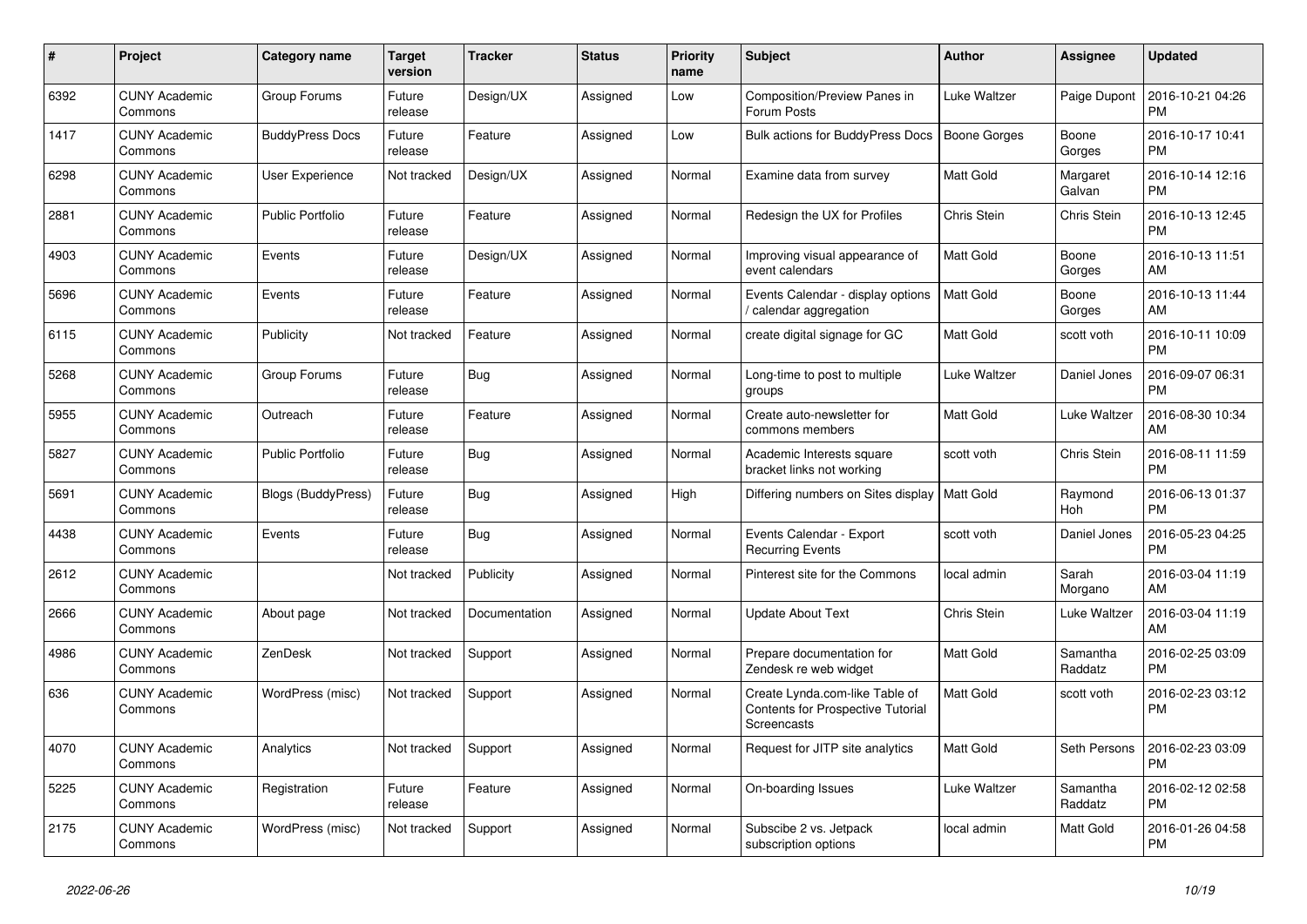| #    | Project                         | <b>Category name</b>           | Target<br>version | Tracker | <b>Status</b> | <b>Priority</b><br>name | <b>Subject</b>                                                                | <b>Author</b>      | Assignee            | <b>Updated</b>                |
|------|---------------------------------|--------------------------------|-------------------|---------|---------------|-------------------------|-------------------------------------------------------------------------------|--------------------|---------------------|-------------------------------|
| 3230 | <b>CUNY Academic</b><br>Commons | Internal Tools and<br>Workflow | Not tracked       | Feature | Assigned      | High                    | Scripts for quicker<br>provisioning/updating of<br>development environments   | Boone Gorges       | Boone<br>Gorges     | 2016-01-26 04:54<br><b>PM</b> |
| 1105 | <b>CUNY Academic</b><br>Commons | WordPress (misc)               | Future<br>release | Feature | Assigned      | Normal                  | Rephrase Blog Privacy Options                                                 | Matt Gold          | Samantha<br>Raddatz | 2015-11-09 06:19<br><b>PM</b> |
| 554  | <b>CUNY Academic</b><br>Commons | BuddyPress (misc)              | Future<br>release | Feature | Assigned      | Normal                  | Add Trackback notifications to<br>site-wide activity feed                     | Matt Gold          | Boone<br>Gorges     | 2015-11-09 06:19<br><b>PM</b> |
| 365  | <b>CUNY Academic</b><br>Commons | WordPress (misc)               | Future<br>release | Feature | Assigned      | Normal                  | <b>Create Mouseover Tooltips</b><br>throughout Site                           | Matt Gold          | Chris Stein         | 2015-11-09 06:18<br><b>PM</b> |
| 497  | <b>CUNY Academic</b><br>Commons | <b>WordPress Plugins</b>       | Future<br>release | Feature | Assigned      | Normal                  | Drag and Drop Ordering on<br>Gallery Post Plugin                              | Matt Gold          | Ron Rennick         | 2015-11-09 06:18<br><b>PM</b> |
| 287  | <b>CUNY Academic</b><br>Commons | WordPress (misc)               | Future<br>release | Feature | Assigned      | Normal                  | Create troubleshooting tool for<br>account sign-up                            | <b>Matt Gold</b>   | Boone<br>Gorges     | 2015-11-09 06:17<br><b>PM</b> |
| 2523 | <b>CUNY Academic</b><br>Commons | <b>BuddyPress Docs</b>         | Future<br>release | Feature | Assigned      | Normal                  | Allow Users to Upload Images to<br><b>BP</b> Docs                             | Matt Gold          | Boone<br>Gorges     | 2015-11-09 06:14<br><b>PM</b> |
| 1744 | <b>CUNY Academic</b><br>Commons | <b>BuddyPress Docs</b>         | Future<br>release | Feature | Assigned      | Normal                  | Spreadsheet-style Docs                                                        | Boone Gorges       | Boone<br>Gorges     | 2015-11-09 06:13<br><b>PM</b> |
| 1460 | <b>CUNY Academic</b><br>Commons | Analytics                      | Future<br>release | Feature | Assigned      | Normal                  | Update System Report                                                          | <b>Brian Foote</b> | Boone<br>Gorges     | 2015-11-09 06:13<br><b>PM</b> |
| 2610 | <b>CUNY Academic</b><br>Commons | Group Invitations              | Future<br>release | Feature | Assigned      | Low                     | Request: Custom invitation<br>message to group invites                        | local admin        | Boone<br>Gorges     | 2015-11-09 06:13<br><b>PM</b> |
| 2325 | <b>CUNY Academic</b><br>Commons | BuddyPress (misc)              | Future<br>release | Feature | Assigned      | Low                     | Profile should have separate<br>fields for first/last names                   | local admin        | Boone<br>Gorges     | 2015-11-09 06:09<br><b>PM</b> |
| 2013 | <b>CUNY Academic</b><br>Commons | <b>Public Portfolio</b>        | Future<br>release | Feature | Assigned      | Low                     | Have Profile Privacy Options<br>show up only for filled-in fields             | Matt Gold          | Boone<br>Gorges     | 2015-11-09 06:09<br><b>PM</b> |
| 1165 | <b>CUNY Academic</b><br>Commons | <b>Email Invitations</b>       | Future<br>release | Feature | Assigned      | Low                     | Allow saved lists of invitees under<br>Send Invites                           | Boone Gorges       | Boone<br>Gorges     | 2015-11-09 06:03<br><b>PM</b> |
| 333  | <b>CUNY Academic</b><br>Commons | <b>Email Notifications</b>     | Future<br>release | Feature | Assigned      | Low                     | Delay Forum Notification Email<br>Delivery Until After Editing Period<br>Ends | Matt Gold          | Raymond<br>Hoh      | 2015-11-09 06:01<br><b>PM</b> |
| 481  | <b>CUNY Academic</b><br>Commons | Groups (misc)                  | Future<br>release | Feature | Assigned      | Normal                  | ability to archive inactive groups<br>and blogs                               | Michael Mandiberg  | Samantha<br>Raddatz | 2015-11-09 05:56<br><b>PM</b> |
| 519  | <b>CUNY Academic</b><br>Commons | <b>BuddyPress Docs</b>         | Future<br>release | Feature | Assigned      | Low                     | TOC for individual docs - for new<br>BP "wiki-like" plugin                    | scott voth         | Boone<br>Gorges     | 2015-11-09 05:54<br><b>PM</b> |
| 1192 | <b>CUNY Academic</b><br>Commons | <b>Group Files</b>             | Future<br>release | Feature | Assigned      | Low                     | When posting group files, allow<br>users to add a category without<br>saving  | Matt Gold          | Raymond<br>Hoh      | 2015-11-09 05:53<br><b>PM</b> |
| 1422 | <b>CUNY Academic</b><br>Commons | <b>BuddyPress Docs</b>         | Future<br>release | Feature | Assigned      | Normal                  | Make "created Doc" activity icons<br>non-mini                                 | Boone Gorges       | Boone<br>Gorges     | 2015-11-09 05:48<br><b>PM</b> |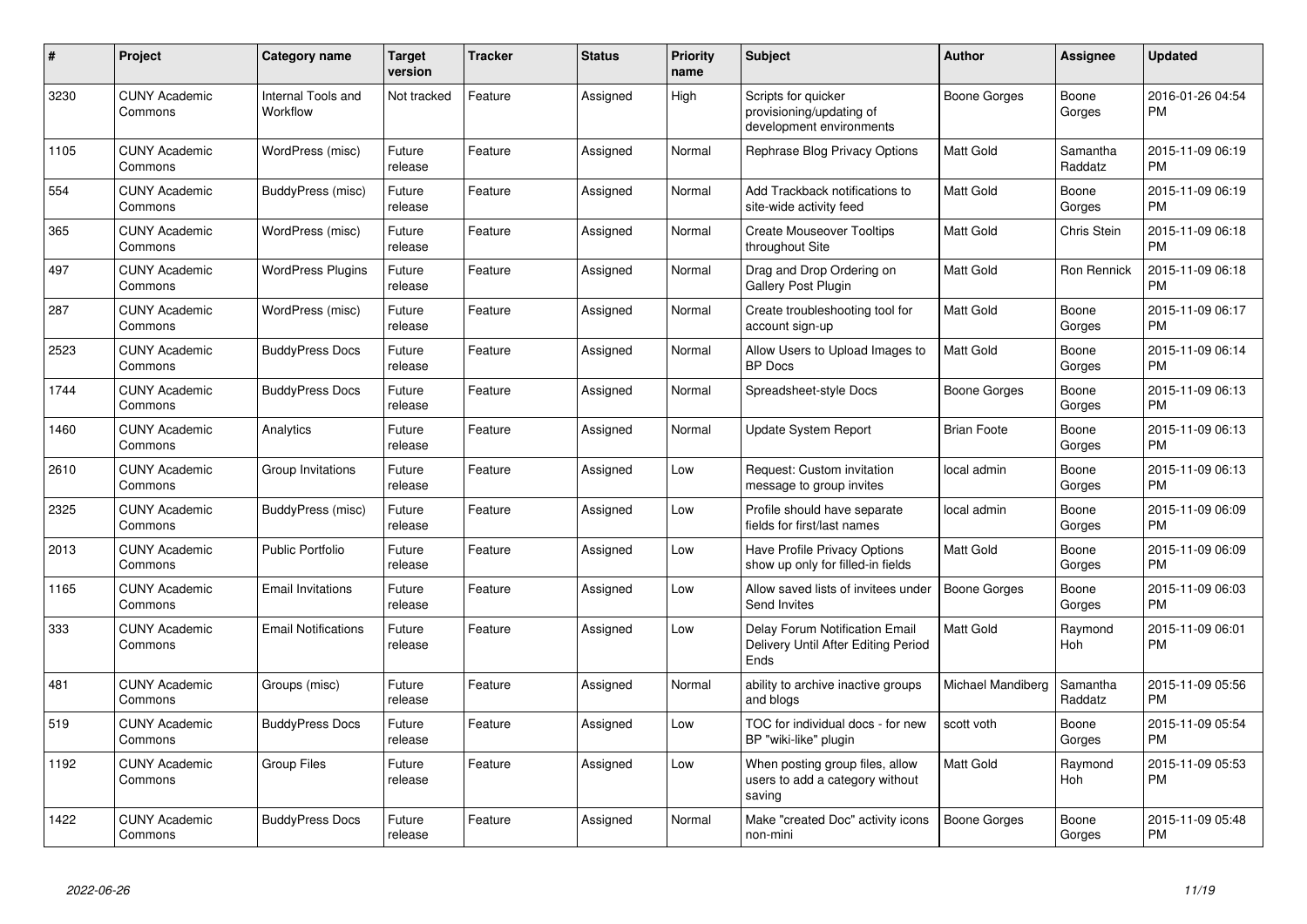| #    | Project                         | <b>Category name</b>    | <b>Target</b><br>version | <b>Tracker</b> | <b>Status</b> | <b>Priority</b><br>name | Subject                                                                | Author                  | <b>Assignee</b>     | <b>Updated</b>                |
|------|---------------------------------|-------------------------|--------------------------|----------------|---------------|-------------------------|------------------------------------------------------------------------|-------------------------|---------------------|-------------------------------|
| 653  | <b>CUNY Academic</b><br>Commons | Group Blogs             | Future<br>release        | Feature        | Assigned      | Normal                  | Redesign Integration of Groups<br>and Blogs                            | <b>Matt Gold</b>        | Samantha<br>Raddatz | 2015-11-09 05:40<br><b>PM</b> |
| 618  | <b>CUNY Academic</b><br>Commons | <b>BuddyPress Docs</b>  | Future<br>release        | Feature        | Assigned      | Normal                  | BuddyPress Docs: export formats                                        | <b>Boone Gorges</b>     | Boone<br>Gorges     | 2015-11-09 05:38<br><b>PM</b> |
| 310  | <b>CUNY Academic</b><br>Commons | BuddyPress (misc)       | Future<br>release        | Feature        | Assigned      | Low                     | <b>Friend Request Email</b>                                            | Matt Gold               | Samantha<br>Raddatz | 2015-11-09 05:08<br><b>PM</b> |
| 3473 | <b>CUNY Academic</b><br>Commons | User Experience         | Future<br>release        | Feature        | Assigned      | Normal                  | Commons profile: Add help info<br>about "Positions" replacing "title"  | Keith Miyake            | Samantha<br>Raddatz | 2015-11-09 02:28<br><b>PM</b> |
| 3517 | <b>CUNY Academic</b><br>Commons | My Commons              | Future<br>release        | Feature        | Assigned      | Normal                  | Mute/Unmute My Commons<br>updates                                      | Matt Gold               | Raymond<br>Hoh      | 2015-11-09 01:19<br><b>PM</b> |
| 3192 | <b>CUNY Academic</b><br>Commons | Group Forums            | Future<br>release        | Feature        | Assigned      | Normal                  | Customizable forum views for<br>bbPress 2.x group forums               | <b>Boone Gorges</b>     | Raymond<br>Hoh      | 2015-11-09 12:47<br><b>PM</b> |
| 4661 | <b>CUNY Academic</b><br>Commons | User Experience         | Future<br>release        | <b>Bug</b>     | Assigned      | Normal                  | Simplify Events text                                                   | <b>Matt Gold</b>        | Samantha<br>Raddatz | 2015-10-02 09:06<br><b>PM</b> |
| 4388 | <b>CUNY Academic</b><br>Commons | WordPress (misc)        | Future<br>release        | Bug            | Assigned      | Normal                  | Repeated request for<br>authentication.                                | Alice.Lynn<br>McMichael | Raymond<br>Hoh      | 2015-08-11 07:35<br><b>PM</b> |
| 4404 | <b>CUNY Academic</b><br>Commons | <b>Public Portfolio</b> | Future<br>release        | Design/UX      | Assigned      | Normal                  | Change color of permissions info<br>on portfolio editing interface     | Matt Gold               | Samantha<br>Raddatz | 2015-08-11 05:28<br><b>PM</b> |
| 4235 | <b>CUNY Academic</b><br>Commons |                         | Not tracked              | Design/UX      | Assigned      | Normal                  | Explore user experience around<br>comments on forum topics vs<br>docs  | Matt Gold               | Samantha<br>Raddatz | 2015-07-21 10:23<br>AM        |
| 4238 | <b>CUNY Academic</b><br>Commons | Events                  | Future<br>release        | Feature        | Assigned      | Normal                  | Copy Events to Other Groups?                                           | <b>Matt Gold</b>        | Boone<br>Gorges     | 2015-07-02 10:08<br>AM        |
| 4221 | <b>CUNY Academic</b><br>Commons | Group Forums            | Future<br>release        | Design/UX      | Assigned      | Normal                  | Add 'Number of Posts' display<br>option to Forum page                  | Samantha Raddatz        | Samantha<br>Raddatz | 2015-06-26 02:21<br><b>PM</b> |
| 4053 | <b>CUNY Academic</b><br>Commons | Events                  | Future<br>release        | Feature        | Assigned      | Normal                  | Create new tab for past events                                         | <b>Matt Gold</b>        | Boone<br>Gorges     | 2015-05-12 02:10<br><b>PM</b> |
| 4027 | <b>CUNY Academic</b><br>Commons | Commons In A Box        | Not tracked              | Design/UX      | Assigned      | Normal                  | Usability review of CBOX update<br>procedures                          | <b>Matt Gold</b>        | Samantha<br>Raddatz | 2015-05-11 06:36<br><b>PM</b> |
| 3536 | <b>CUNY Academic</b><br>Commons | My Commons              | Future<br>release        | Feature        | Assigned      | Normal                  | Infinite Scroll on My Commons<br>page                                  | <b>Matt Gold</b>        | Raymond<br>Hoh      | 2015-04-13 04:42<br><b>PM</b> |
| 3662 | <b>CUNY Academic</b><br>Commons | <b>SEO</b>              | Future<br>release        | Feature        | Assigned      | Normal                  | Duplicate Content/SEO/Google<br>issues                                 | <b>Matt Gold</b>        | Raymond<br>Hoh      | 2015-04-13 04:37<br><b>PM</b> |
| 370  | <b>CUNY Academic</b><br>Commons | Registration            | Future<br>release        | Feature        | Assigned      | High                    | <b>Guest Accounts</b>                                                  | Matt Gold               | Matt Gold           | 2015-04-09 09:33<br>PM        |
| 3577 | <b>CUNY Academic</b><br>Commons | My Commons              | Future<br>release        | Design/UX      | Assigned      | Normal                  | Replies to items in My Commons                                         | Matt Gold               | Raymond<br>Hoh      | 2015-04-09 05:19<br>PM        |
| 3770 | <b>CUNY Academic</b><br>Commons | Public Portfolio        | Future<br>release        | Feature        | Assigned      | Normal                  | Improve Layout/Formatting of<br>Positions Area on Public<br>Portfolios | Matt Gold               | Chris Stein         | 2015-04-01 09:17<br><b>PM</b> |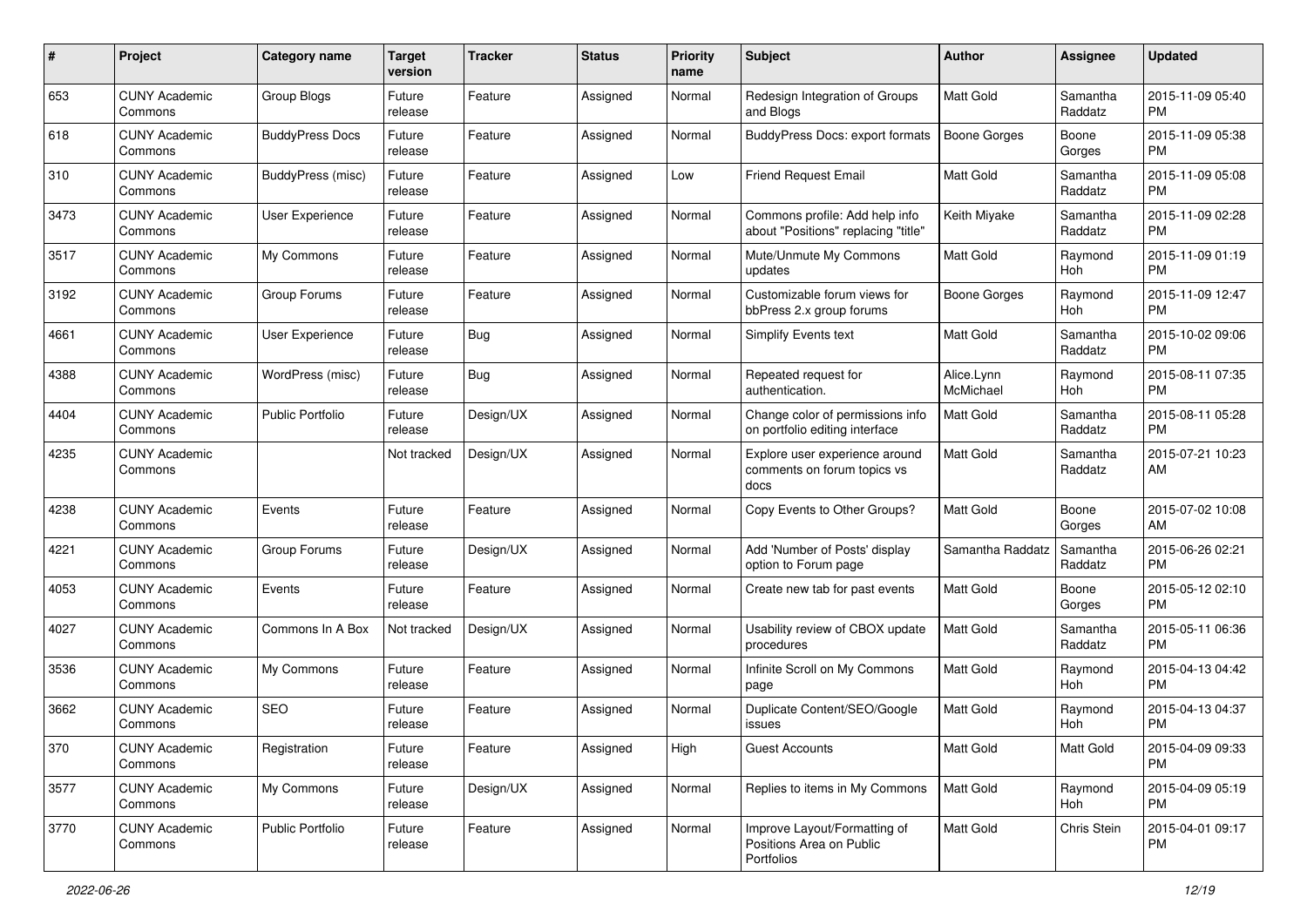| #    | Project                         | <b>Category name</b>     | <b>Target</b><br>version | <b>Tracker</b> | <b>Status</b> | <b>Priority</b><br>name | <b>Subject</b>                                                             | Author              | <b>Assignee</b>     | <b>Updated</b>                |
|------|---------------------------------|--------------------------|--------------------------|----------------|---------------|-------------------------|----------------------------------------------------------------------------|---------------------|---------------------|-------------------------------|
| 3308 | <b>CUNY Academic</b><br>Commons | Group Invitations        | Future<br>release        | Feature        | Assigned      | Normal                  | Allow members to rescind group<br>invitations                              | <b>Matt Gold</b>    | Boone<br>Gorges     | 2015-04-01 08:53<br>PM        |
| 3759 | <b>CUNY Academic</b><br>Commons | WordPress (misc)         | Future<br>release        | Feature        | Assigned      | Normal                  | Review Interface for Adding Users   Matt Gold<br>to Blogs                  |                     | Boone<br>Gorges     | 2015-03-24 05:52<br><b>PM</b> |
| 3042 | <b>CUNY Academic</b><br>Commons | <b>Public Portfolio</b>  | Future<br>release        | Feature        | Assigned      | Normal                  | Browsing member interests                                                  | Matt Gold           | Boone<br>Gorges     | 2015-03-21 09:04<br>PM        |
| 2754 | <b>CUNY Academic</b><br>Commons | Design                   | Future<br>release        | Feature        | Assigned      | Normal                  | Determine strategy for CAC logo<br>handling in top header                  | Micki Kaufman       | Chris Stein         | 2015-01-05 08:53<br><b>PM</b> |
| 2832 | <b>CUNY Academic</b><br>Commons | <b>Public Portfolio</b>  | Future<br>release        | Feature        | Assigned      | Normal                  | Improve interface for (not)<br>auto-linking profile fields                 | <b>Boone Gorges</b> | Chris Stein         | 2015-01-05 08:52<br><b>PM</b> |
| 1562 | <b>CUNY Academic</b><br>Commons | <b>WordPress Plugins</b> | Future<br>release        | Feature        | Assigned      | Low                     | Play with NYT Collaborative<br><b>Authoring Tool</b>                       | Matt Gold           | Boone<br>Gorges     | 2015-01-05 08:47<br>PM        |
| 658  | <b>CUNY Academic</b><br>Commons | <b>WordPress Plugins</b> | Future<br>release        | Feature        | Assigned      | Normal                  | Rebulid Sitewide Tag Suggestion                                            | Matt Gold           | Boone<br>Gorges     | 2015-01-05 08:47<br>PM        |
| 412  | <b>CUNY Academic</b><br>Commons | <b>WordPress Themes</b>  | Future<br>release        | Feature        | Assigned      | Normal                  | <b>Featured Themes</b>                                                     | <b>Matt Gold</b>    | Dominic<br>Giglio   | 2015-01-05 08:44<br>PM        |
| 2167 | <b>CUNY Academic</b><br>Commons | WordPress (misc)         | Future<br>release        | <b>Bug</b>     | Assigned      | Normal                  | CAC-Livestream Plugin Issues                                               | Michael Smith       | Dominic<br>Giglio   | 2015-01-02 03:06<br><b>PM</b> |
| 3475 | <b>CUNY Academic</b><br>Commons | Events                   | Future<br>release        | Feature        | Assigned      | Normal                  | Request to add plugin to<br>streamline room<br>booking/appointment booking | Naomi Barrettara    | Boone<br>Gorges     | 2014-12-01 05:14<br>PM        |
| 3510 | <b>CUNY Academic</b><br>Commons | Publicity                | 1.7                      | Publicity      | Assigned      | Normal                  | Post on the News Blog re: 'My<br>Commons'                                  | Micki Kaufman       | Sarah<br>Morgano    | 2014-10-15 11:18<br>AM        |
| 3511 | <b>CUNY Academic</b><br>Commons | Publicity                | 1.7                      | Publicity      | Assigned      | Normal                  | Social media for 1.7                                                       | Micki Kaufman       | Sarah<br>Morgano    | 2014-10-14 03:32<br><b>PM</b> |
| 3492 | <b>CUNY Academic</b><br>Commons | <b>WordPress Themes</b>  | Future<br>release        | Support        | Assigned      | Normal                  | Add CBOX theme to the<br>Commons                                           | scott voth          | Raymond<br>Hoh      | 2014-10-08 05:55<br><b>PM</b> |
| 3524 | <b>CUNY Academic</b><br>Commons | Documentation            | Not tracked              | Documentation  | Assigned      | Normal                  | Post describing all you can do<br>when starting up a new<br>blog/group     | <b>Matt Gold</b>    | scott voth          | 2014-10-04 12:56<br><b>PM</b> |
| 3193 | <b>CUNY Academic</b><br>Commons | Group Forums             | Future<br>release        | Feature        | Assigned      | Normal                  | bbPress 2.x dynamic roles and<br><b>RBE</b>                                | <b>Boone Gorges</b> | Boone<br>Gorges     | 2014-09-30 01:30<br><b>PM</b> |
| 3458 | <b>CUNY Academic</b><br>Commons | Groups (misc)            | Future<br>release        | Feature        | Assigned      | Normal                  | Filter Members of Group by<br>Campus                                       | Michael Smith       | Samantha<br>Raddatz | 2014-09-26 08:32<br>PM        |
| 3330 | <b>CUNY Academic</b><br>Commons | My Commons               | Future<br>release        | Feature        | Assigned      | Normal                  | "Commons Information" tool                                                 | Boone Gorges        | Chris Stein         | 2014-09-22 08:46<br>PM        |
| 2223 | <b>CUNY Academic</b><br>Commons | <b>WordPress Plugins</b> | Future<br>release        | Feature        | Assigned      | Low                     | Add Participad to the CUNY<br><b>Academic Commons</b>                      | Matt Gold           | Boone<br>Gorges     | 2014-09-17 10:03<br>PM        |
| 3354 | <b>CUNY Academic</b><br>Commons | Group Files              | Future<br>release        | Feature        | Assigned      | Low                     | Allow Group Download of Multiple   Matt Gold<br><b>Selected Files</b>      |                     | Chris Stein         | 2014-08-01 08:50<br>AM        |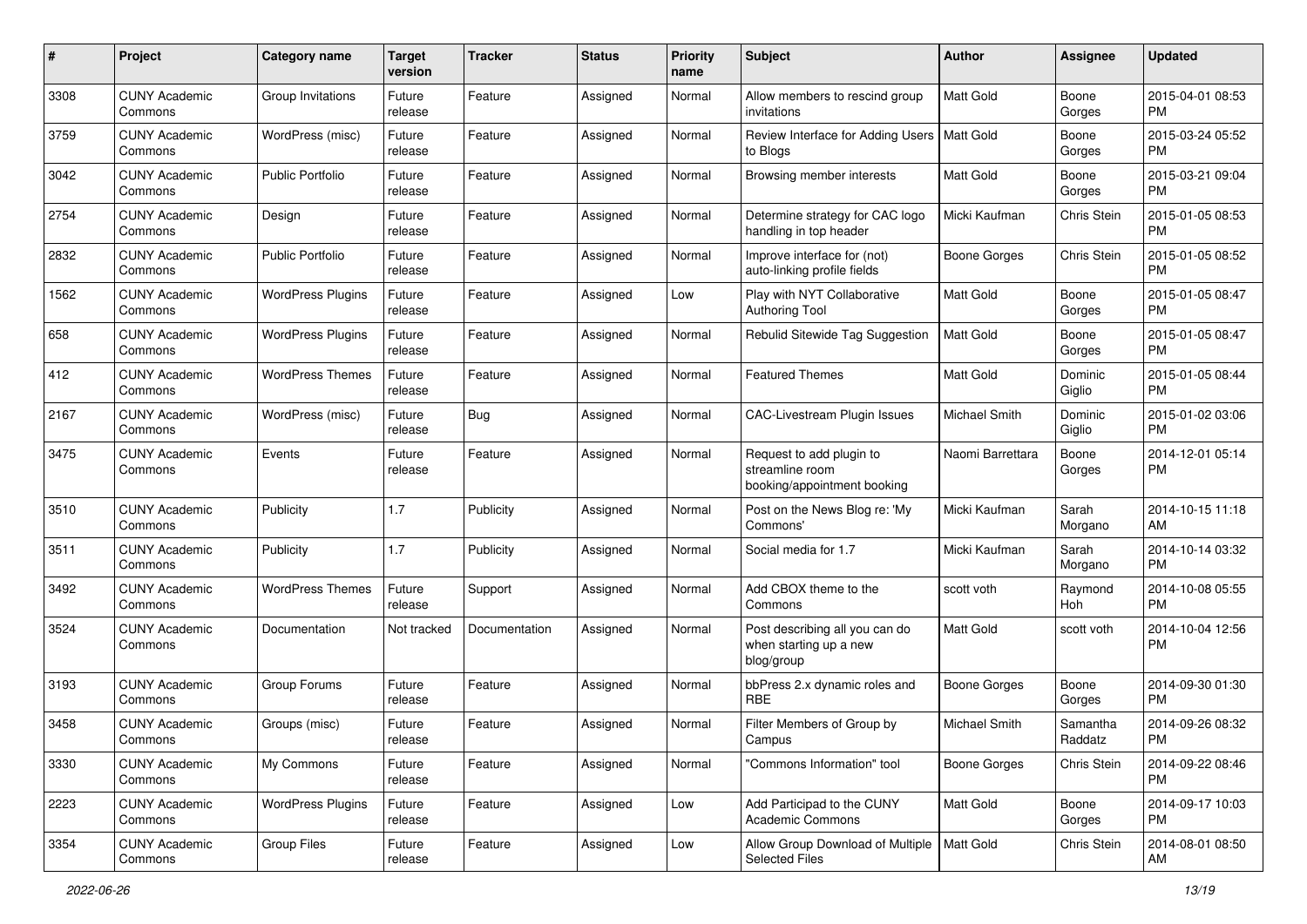| #     | Project                         | <b>Category name</b>     | <b>Target</b><br>version | <b>Tracker</b> | <b>Status</b> | <b>Priority</b><br>name | Subject                                                                | Author             | <b>Assignee</b>   | <b>Updated</b>                |
|-------|---------------------------------|--------------------------|--------------------------|----------------|---------------|-------------------------|------------------------------------------------------------------------|--------------------|-------------------|-------------------------------|
| 3220  | <b>CUNY Academic</b><br>Commons | <b>Public Portfolio</b>  | Future<br>release        | Feature        | Assigned      | Normal                  | Add indent/outdent option to<br>Formatting Buttons on Profile<br>Page  | <b>Matt Gold</b>   | Boone<br>Gorges   | 2014-05-21 10:39<br><b>PM</b> |
| 1888  | <b>CUNY Academic</b><br>Commons | Home Page                | Future<br>release        | Feature        | Assigned      | Normal                  | Refactor BP MPO Activity Filter to<br>support proper pagination        | Sarah Morgano      | Boone<br>Gorges   | 2014-05-01 07:11<br><b>PM</b> |
| 860   | <b>CUNY Academic</b><br>Commons | Design                   | Future<br>release        | Design/UX      | Assigned      | Normal                  | <b>Standardize Button Treatment</b><br>Across the Commons              | Chris Stein        | Chris Stein       | 2014-05-01 09:45<br>AM        |
| 1983  | <b>CUNY Academic</b><br>Commons | Home Page                | Future<br>release        | Feature        | Assigned      | Low                     | Media Library integration with<br>Featured Content plugin              | Boone Gorges       | Dominic<br>Giglio | 2014-03-17 10:34<br>AM        |
| 3080  | <b>CUNY Academic</b><br>Commons | <b>Group Files</b>       | Future<br>release        | Feature        | Assigned      | Low                     | Create a system to keep track of<br>file changes                       | <b>Matt Gold</b>   | Boone<br>Gorges   | 2014-02-26 10:04<br><b>PM</b> |
| 2618  | <b>NYCDH Community</b><br>Site  |                          |                          | <b>Bug</b>     | Assigned      | Low                     | Mark blogs as spam when created   Matt Gold<br>by users marked as spam |                    | Boone<br>Gorges   | 2013-06-09 11:38<br><b>PM</b> |
| 2571  | <b>NYCDH Community</b><br>Site  |                          |                          | Feature        | Assigned      | Normal                  | Add Google custom search box to   Mark Newton<br>homepage              |                    | Raymond<br>Hoh    | 2013-05-18 07:49<br><b>PM</b> |
| 2574  | <b>NYCDH Community</b><br>Site  |                          |                          | Feature        | Assigned      | Normal                  | Add Way to Upload Files to<br>Groups                                   | <b>Mark Newton</b> | Raymond<br>Hoh    | 2013-05-18 07:46<br><b>PM</b> |
| 2577  | <b>NYCDH Community</b><br>Site  |                          |                          | Feature        | Assigned      | Low                     | Investigate Potential to Add Links<br>to the Forum                     | <b>Mark Newton</b> | Alex Gil          | 2013-05-16 09:40<br><b>PM</b> |
| 940   | <b>CUNY Academic</b><br>Commons | Redmine                  | Future<br>release        | Feature        | Assigned      | Low                     | Communication with users after<br>releases                             | <b>Matt Gold</b>   | Dominic<br>Giglio | 2012-09-09 04:36<br><b>PM</b> |
| 1508  | <b>CUNY Academic</b><br>Commons | WordPress (misc)         | Future<br>release        | Feature        | Assigned      | Normal                  | Share login cookies across<br>mapped domains                           | Boone Gorges       | Boone<br>Gorges   | 2012-07-02 12:12<br><b>PM</b> |
| 599   | <b>CUNY Academic</b><br>Commons | BuddyPress (misc)        | Future<br>release        | Feature        | Assigned      | Normal                  | Consider adding rating plugins for<br><b>BuddyPress/BBPress</b>        | <b>Matt Gold</b>   | Boone<br>Gorges   | 2011-08-22 06:50<br><b>PM</b> |
| 585   | <b>CUNY Academic</b><br>Commons | Group Forums             | Future<br>release        | Feature        | Assigned      | Normal                  | Merge Forum Topics                                                     | Sarah Morgano      | Boone<br>Gorges   | 2011-07-06 04:11<br><b>PM</b> |
| 635   | <b>CUNY Academic</b><br>Commons | BuddyPress (misc)        | Future<br>release        | Feature        | Assigned      | Normal                  | Big Blue Button -<br>Videoconferencing in Groups and<br><b>Blogs</b>   | <b>Matt Gold</b>   | Boone<br>Gorges   | 2011-03-14 03:24<br><b>PM</b> |
| 500   | <b>CUNY Academic</b><br>Commons | BuddyPress (misc)        | Future<br>release        | Feature        | Assigned      | Normal                  | <b>Export Group Data</b>                                               | Matt Gold          | Boone<br>Gorges   | 2010-12-19 12:09<br><b>PM</b> |
| 435   | <b>CUNY Academic</b><br>Commons | BuddyPress (misc)        | Future<br>release        | Feature        | Assigned      | Normal                  | Include Avatar Images in Forum<br>Post Notification Emails             | <b>Matt Gold</b>   | Boone<br>Gorges   | 2010-12-08 12:40<br><b>PM</b> |
| 377   | <b>CUNY Academic</b><br>Commons | <b>BuddyPress (misc)</b> | Future<br>release        | Feature        | Assigned      | Normal                  | Like buttons                                                           | <b>Matt Gold</b>   | Boone<br>Gorges   | 2010-11-16 05:13<br><b>PM</b> |
| 58    | <b>CUNY Academic</b><br>Commons | BuddyPress (misc)        | Future<br>release        | Feature        | Assigned      | Low                     | Make member search sortable by<br>last name                            | Roberta Brody      | Boone<br>Gorges   | 2010-08-26 02:38<br><b>PM</b> |
| 16092 | <b>CUNY Academic</b><br>Commons |                          | Future<br>release        | Feature        | Hold          | Normal                  | Don't show main site in Site<br>search results                         | Boone Gorges       | Boone<br>Gorges   | 2022-05-17 03:12<br><b>PM</b> |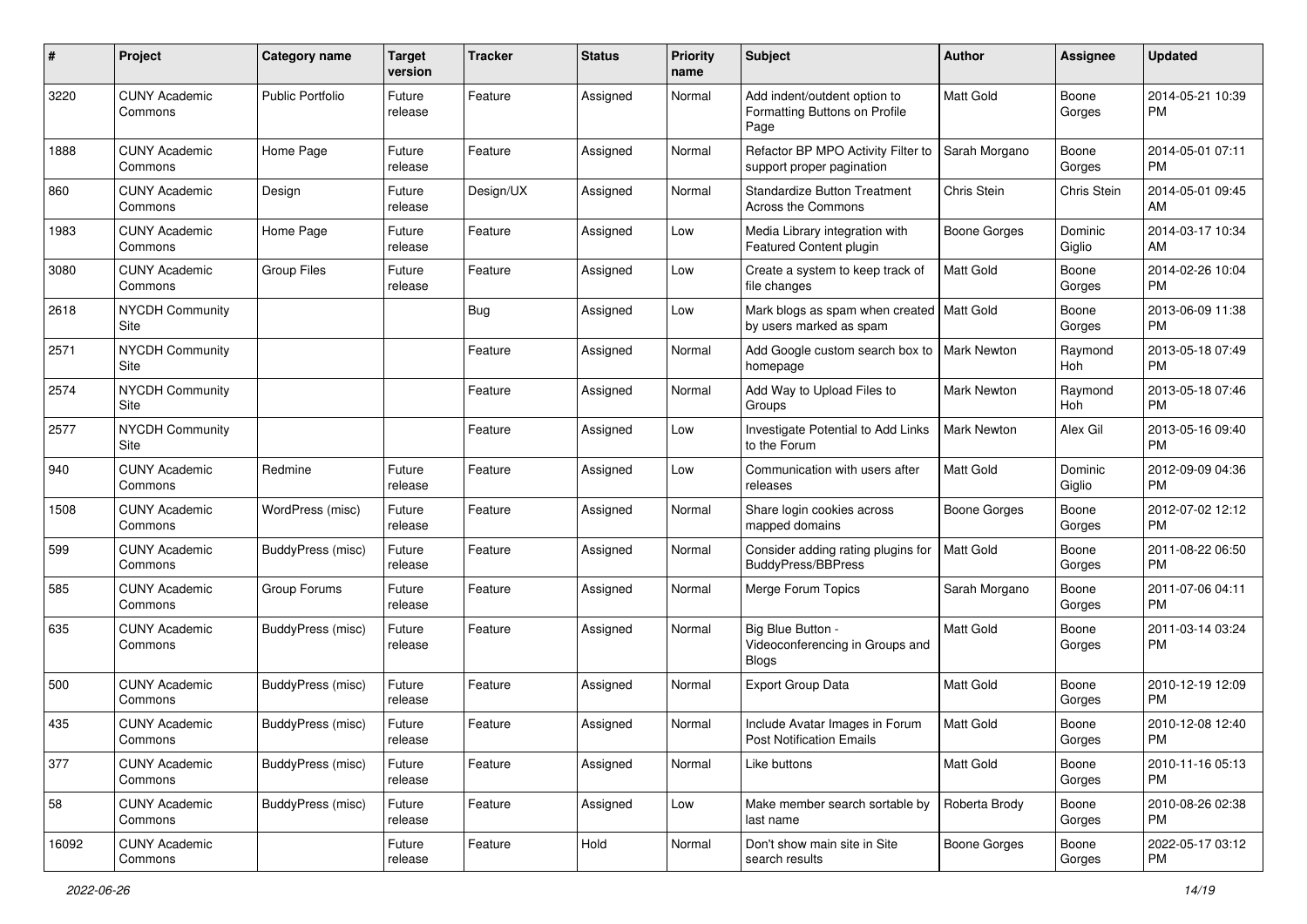| #     | Project                         | <b>Category name</b>     | Target<br>version | <b>Tracker</b> | <b>Status</b>        | <b>Priority</b><br>name | <b>Subject</b>                                                     | <b>Author</b>           | <b>Assignee</b>       | <b>Updated</b>                |
|-------|---------------------------------|--------------------------|-------------------|----------------|----------------------|-------------------------|--------------------------------------------------------------------|-------------------------|-----------------------|-------------------------------|
| 14113 | <b>CUNY Academic</b><br>Commons | WordPress (misc)         | Future<br>release | Bug            | Hold                 | Normal                  | Block Editor Not Working on this<br>page - Json error              | scott voth              | Boone<br>Gorges       | 2021-03-05 11:01<br>AM        |
| 13912 | <b>CUNY Academic</b><br>Commons |                          | Not tracked       | Feature        | Hold                 | Low                     | posting "missed schedule"                                          | Marilyn Weber           |                       | 2021-02-23 10:46<br>AM        |
| 11848 | <b>CUNY Academic</b><br>Commons |                          | Not tracked       | Support        | Hold                 | Normal                  | a Dean of Faculty wants to share<br>a large file                   | Marilyn Weber           |                       | 2019-09-24 08:44<br>AM        |
| 8991  | <b>CUNY Academic</b><br>Commons | Reply By Email           | Not tracked       | Bug            | Hold                 | Normal                  | RBE duplicate email message<br>issue                               | Matt Gold               | Raymond<br><b>Hoh</b> | 2018-02-18 08:53<br><b>PM</b> |
| 9060  | <b>CUNY Academic</b><br>Commons | Commons In A Box         | Not tracked       | <b>Bug</b>     | Hold                 | Normal                  | Problems with CBox image library<br>upload                         | Lisa Rhody              | Raymond<br><b>Hoh</b> | 2018-01-10 03:26<br><b>PM</b> |
| 8756  | <b>CUNY Academic</b><br>Commons | Group Blogs              | Future<br>release | Feature        | Hold                 | Normal                  | Connect multiple blogs to one<br>group?                            | Matt Gold               | Boone<br>Gorges       | 2017-09-30 10:42<br>AM        |
| 3369  | <b>CUNY Academic</b><br>Commons | Reply By Email           | Not tracked       | Outreach       | Hold                 | Normal                  | Release reply by email to WP<br>plugin directory                   | Matt Gold               | Raymond<br><b>Hoh</b> | 2016-03-01 12:46<br><b>PM</b> |
| 3939  | <b>CUNY Academic</b><br>Commons | <b>WordPress Plugins</b> | Future<br>release | Bug            | Hold                 | Normal                  | Activity stream support for<br>Co-Authors Plus plugin              | Raymond Hoh             | Raymond<br>Hoh        | 2015-11-09 06:13<br><b>PM</b> |
| 2576  | <b>NYCDH Community</b><br>Site  |                          |                   | Bug            | Hold                 | Low                     | Test Next Button in Javascript<br><b>Tutorial Under Activities</b> | <b>Mark Newton</b>      | Alex Gil              | 2013-05-18 02:55<br><b>PM</b> |
| 16290 | <b>CUNY Academic</b><br>Commons |                          |                   | Feature        | Reporter<br>Feedback | Normal                  | Add Table Of Contents Block<br>plug-in                             | Raffi<br>Khatchadourian |                       | 2022-06-24 10:26<br>AM        |
| 16245 | <b>CUNY Academic</b><br>Commons | WordPress (misc)         |                   | <b>Bug</b>     | Reporter<br>Feedback | Normal                  | Save Button missing on<br>WordPress Profile page                   | scott voth              | Raymond<br>Hoh        | 2022-06-16 03:09<br><b>PM</b> |
| 15169 | <b>CUNY Academic</b><br>Commons |                          | 2.0.2             | Support        | Reporter<br>Feedback | Normal                  | new Prelude website zipfiles for<br>custom theme and other files.  | Marilyn Weber           |                       | 2022-06-14 11:36<br>AM        |
| 15613 | <b>CUNY Academic</b><br>Commons |                          | 2.0.2             | Feature        | Reporter<br>Feedback | Normal                  | Adding "Passster" plugin                                           | Laurie Hurson           |                       | 2022-06-14 11:36<br>AM        |
| 15655 | <b>CUNY Academic</b><br>Commons |                          | 2.0.2             | Support        | Reporter<br>Feedback | Normal                  | Event Aggregator plugin?                                           | Marilyn Weber           |                       | 2022-06-14 11:36<br>AM        |
| 15978 | <b>CUNY Academic</b><br>Commons | WordPress - Media        | 2.0.2             | Support        | Reporter<br>Feedback | Normal                  | .tex files?                                                        | Marilyn Weber           | Raymond<br>Hoh        | 2022-06-14 11:36<br>AM        |
| 12121 | <b>CUNY Academic</b><br>Commons | <b>WordPress Plugins</b> | 2.0.2             | Feature        | Reporter<br>Feedback | Normal                  | Embedding H5P Iframes on<br><b>Commons Site</b>                    | Laurie Hurson           | Boone<br>Gorges       | 2022-06-14 11:36<br>AM        |
| 16110 | <b>CUNY Academic</b><br>Commons |                          |                   | Support        | Reporter<br>Feedback | Normal                  | remove Creative Commons<br>license from pages?                     | Marilyn Weber           | Raymond<br>Hoh        | 2022-05-17 06:11<br><b>PM</b> |
| 16099 | <b>CUNY Academic</b><br>Commons |                          |                   | Support        | Reporter<br>Feedback | Normal                  | request for Newsletter Glue                                        | Marilyn Weber           |                       | 2022-05-13 12:14<br><b>PM</b> |
| 15923 | <b>CUNY Academic</b><br>Commons |                          | Not tracked       | Feature        | Reporter<br>Feedback | Normal                  | <b>Bellows Plugin Adjustments</b>                                  | Laurie Hurson           |                       | 2022-04-20 10:10<br>AM        |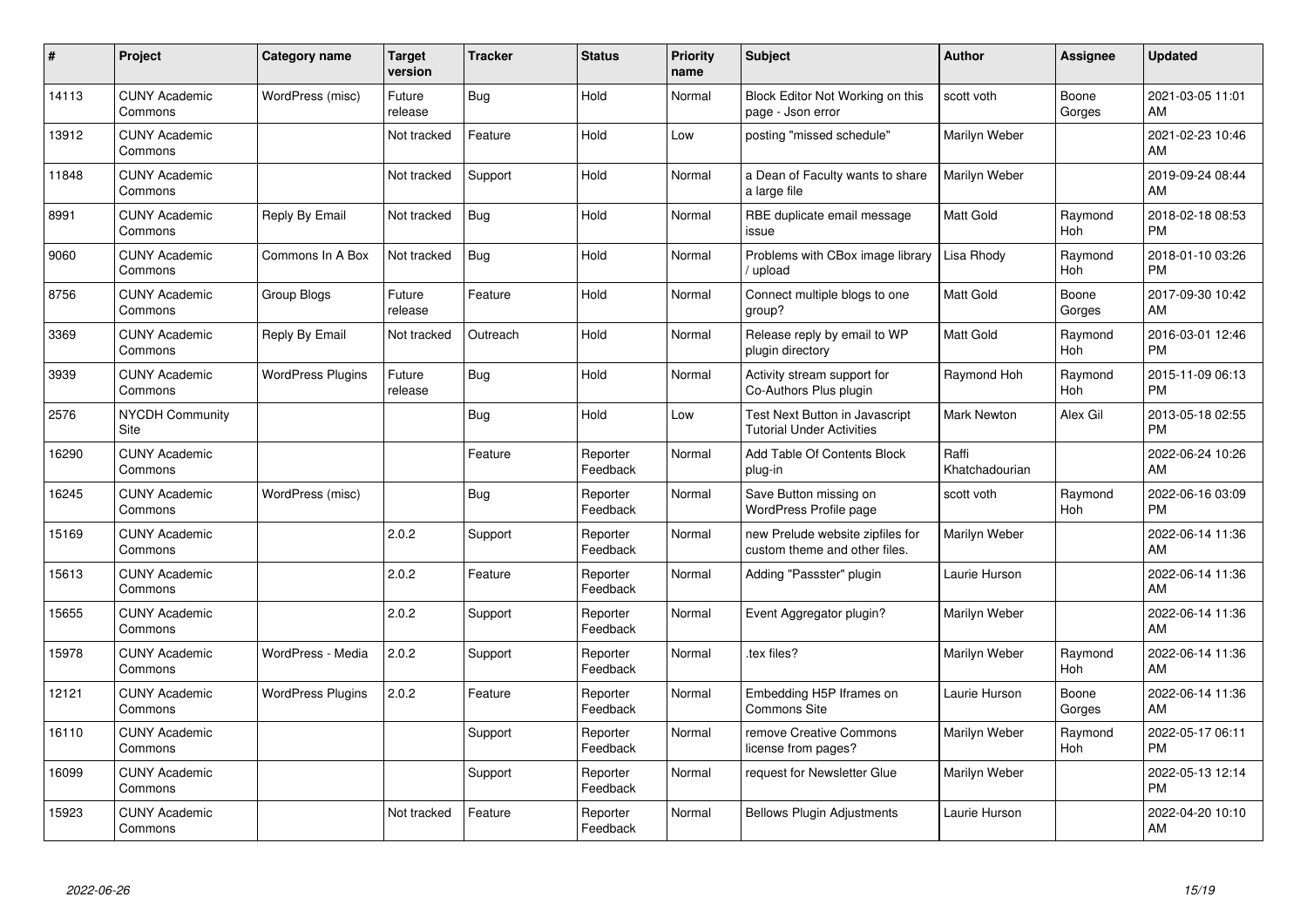| #     | Project                         | <b>Category name</b>     | Target<br>version | <b>Tracker</b> | <b>Status</b>        | <b>Priority</b><br>name | <b>Subject</b>                                                       | <b>Author</b>           | <b>Assignee</b>       | <b>Updated</b>                |
|-------|---------------------------------|--------------------------|-------------------|----------------|----------------------|-------------------------|----------------------------------------------------------------------|-------------------------|-----------------------|-------------------------------|
| 15516 | <b>CUNY Academic</b><br>Commons | <b>WordPress Plugins</b> |                   | <b>Bug</b>     | Reporter<br>Feedback | Normal                  | Can't publish or save draft of post<br>on wordpress.com              | Raffi<br>Khatchadourian | Raymond<br>Hoh        | 2022-03-02 05:52<br><b>PM</b> |
| 15370 | <b>CUNY Academic</b><br>Commons |                          |                   | Support        | Reporter<br>Feedback | Normal                  | All-in-One Event Calendar?                                           | Marilyn Weber           |                       | 2022-02-17 11:03<br>AM        |
| 15176 | <b>CUNY Academic</b><br>Commons |                          | Not tracked       | Support        | Reporter<br>Feedback | Normal                  | Archiving Q Writing & Old<br><b>Wordpress Sites on the Commons</b>   | Laurie Hurson           |                       | 2022-02-08 10:28<br>AM        |
| 15242 | <b>CUNY Academic</b><br>Commons | Performance              | Not tracked       | <b>Bug</b>     | Reporter<br>Feedback | Normal                  | Slugist site                                                         | Raffi<br>Khatchadourian | Boone<br>Gorges       | 2022-02-07 11:14<br>AM        |
| 15260 | <b>CUNY Academic</b><br>Commons |                          |                   | Support        | Reporter<br>Feedback | Normal                  | Diacritical markings   European<br><b>Stages</b>                     | Marilyn Weber           |                       | 2022-02-04 08:16<br>AM        |
| 14504 | <b>CUNY Academic</b><br>Commons |                          | Not tracked       | Publicity      | Reporter<br>Feedback | Normal                  | Adding showcases to home page<br>menu                                | Laurie Hurson           | Boone<br>Gorges       | 2022-01-19 03:26<br><b>PM</b> |
| 14983 | <b>CUNY Academic</b><br>Commons | WordPress (misc)         | Not tracked       | Support        | Reporter<br>Feedback | Normal                  | "Read More" tag not working                                          | Rebecca Krisel          | Raymond<br>Hoh        | 2021-11-23 01:17<br><b>PM</b> |
| 14900 | <b>CUNY Academic</b><br>Commons |                          | Not tracked       | Support        | Reporter<br>Feedback | Normal                  | previous theme?                                                      | Marilyn Weber           |                       | 2021-10-25 10:31<br>AM        |
| 14842 | <b>CUNY Academic</b><br>Commons |                          | Not tracked       | Support        | Reporter<br>Feedback | Normal                  | Question about widgets and block<br>editor                           | Gina Cherry             |                       | 2021-10-06 03:01<br><b>PM</b> |
| 14784 | <b>CUNY Academic</b><br>Commons |                          |                   | Support        | Reporter<br>Feedback | Normal                  | User report of logo problem when<br>using Customizer theme           | Marilyn Weber           |                       | 2021-09-17 10:25<br>AM        |
| 14629 | <b>CUNY Academic</b><br>Commons |                          | Not tracked       | Bug            | Reporter<br>Feedback | Normal                  | Possible Post Order Bug?                                             | <b>Syelle Graves</b>    |                       | 2021-09-14 10:47<br>AM        |
| 14538 | <b>CUNY Academic</b><br>Commons |                          | Not tracked       | Support        | Reporter<br>Feedback | Normal                  | <b>Weebly To Commons</b>                                             | Laurie Hurson           |                       | 2021-09-14 10:47<br>AM        |
| 14483 | <b>CUNY Academic</b><br>Commons | WordPress - Media        | Not tracked       | <b>Bug</b>     | Reporter<br>Feedback | Normal                  | <b>Wordpress PDF Embed Stopped</b><br>Working after JITP Media Clone | Patrick DeDauw          | Boone<br>Gorges       | 2021-05-20 01:51<br><b>PM</b> |
| 14398 | <b>CUNY Academic</b><br>Commons |                          | Not tracked       | Support        | Reporter<br>Feedback | Normal                  | Events plug-in notification<br>problem                               | Marilyn Weber           |                       | 2021-05-11 11:21<br>AM        |
| 14074 | <b>CUNY Academic</b><br>Commons | WordPress (misc)         | Not tracked       | Support        | Reporter<br>Feedback | Normal                  | page password protection<br>problem                                  | Marilyn Weber           |                       | 2021-03-02 11:03<br>AM        |
| 13975 | <b>CUNY Academic</b><br>Commons | Social Paper             | Not tracked       | Support        | Reporter<br>Feedback | Normal                  | can't approve comments on<br>Social Paper paper                      | Marilyn Weber           |                       | 2021-02-12 09:33<br>AM        |
| 7115  | <b>CUNY Academic</b><br>Commons | Groups (misc)            | Future<br>release | Feature        | Reporter<br>Feedback | Normal                  | make licensing info clear during<br>group creation                   | <b>Matt Gold</b>        | Raymond<br><b>Hoh</b> | 2020-12-08 11:32<br>AM        |
| 13328 | <b>CUNY Academic</b><br>Commons | Group Forums             | Not tracked       | Bug            | Reporter<br>Feedback | Normal                  | cross-posting in two related<br>groups                               | Marilyn Weber           | Raymond<br>Hoh        | 2020-09-15 10:39<br><b>PM</b> |
| 13255 | <b>CUNY Academic</b><br>Commons |                          | Not tracked       | Support        | Reporter<br>Feedback | Normal                  | Accessibility problems                                               | Marilyn Weber           |                       | 2020-09-01 05:48<br>PM        |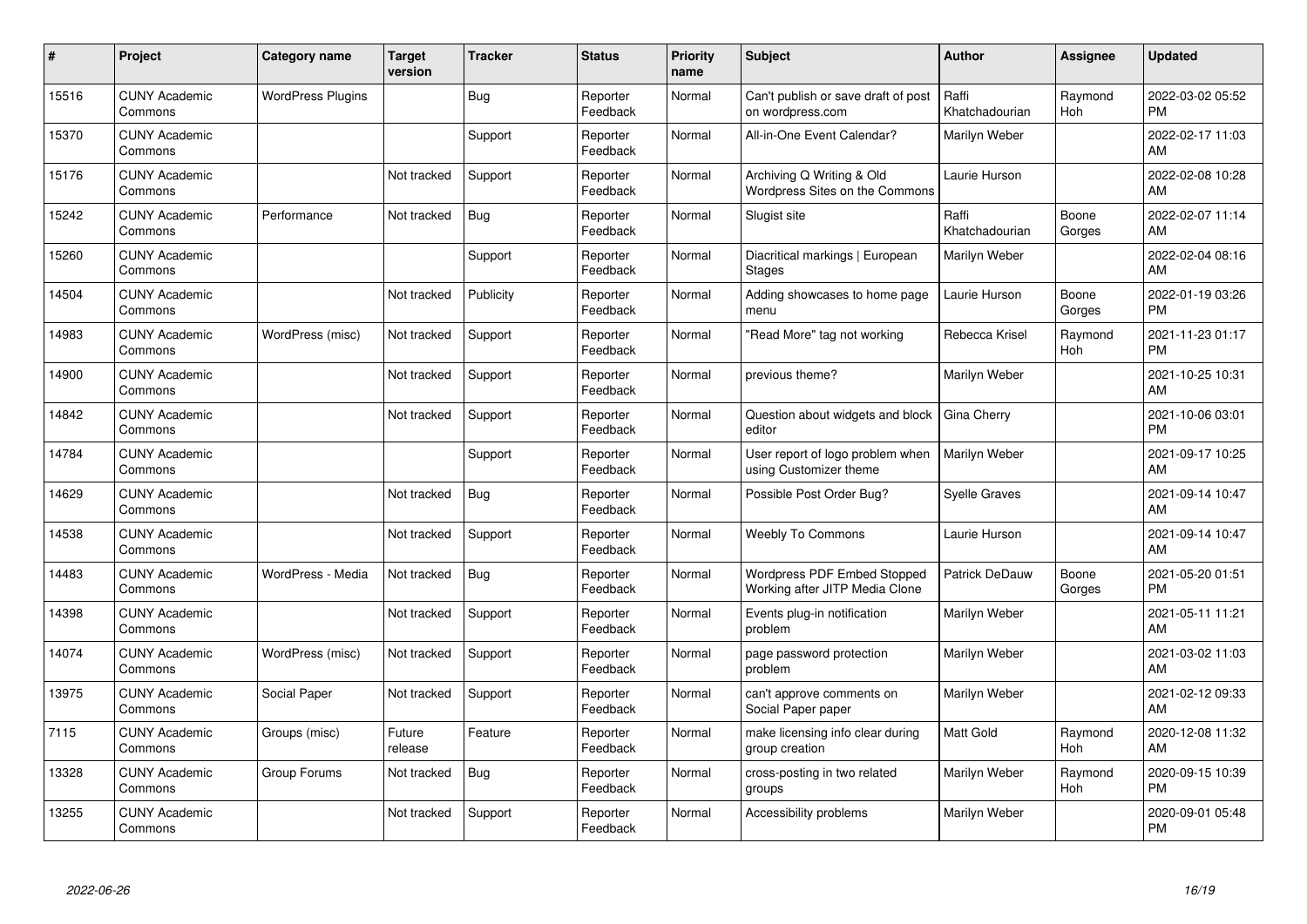| #     | <b>Project</b>                  | <b>Category name</b>       | <b>Target</b><br>version | <b>Tracker</b> | <b>Status</b>        | Priority<br>name | <b>Subject</b>                                                                                | <b>Author</b> | Assignee              | <b>Updated</b>                |
|-------|---------------------------------|----------------------------|--------------------------|----------------|----------------------|------------------|-----------------------------------------------------------------------------------------------|---------------|-----------------------|-------------------------------|
| 13034 | <b>CUNY Academic</b><br>Commons |                            | Not tracked              | Support        | Reporter<br>Feedback | Normal           | a site is asking people to join the<br>Commons to get a download                              | Marilyn Weber |                       | 2020-07-12 07:23<br>AM        |
| 12741 | <b>CUNY Academic</b><br>Commons | <b>WordPress Plugins</b>   | Not tracked              | Support        | Reporter<br>Feedback | Normal           | Tableau Public Viz Block                                                                      | Marilyn Weber | Raymond<br><b>Hoh</b> | 2020-05-12 11:00<br>AM        |
| 12446 | <b>CUNY Academic</b><br>Commons | Groups (misc)              | Future<br>release        | Feature        | Reporter<br>Feedback | Normal           | Toggle default site to group forum<br>posting                                                 | Laurie Hurson | Laurie Hurson         | 2020-03-10 11:57<br>AM        |
| 12484 | <b>CUNY Academic</b><br>Commons |                            | Not tracked              | Support        | Reporter<br>Feedback | Normal           | Sign up Code for COIL Course<br>starting in March                                             | Laurie Hurson | Matt Gold             | 2020-03-02 02:26<br><b>PM</b> |
| 12360 | <b>CUNY Academic</b><br>Commons | <b>WordPress Themes</b>    | Not tracked              | <b>Bug</b>     | Reporter<br>Feedback | Normal           | site just says "DANTE We are<br>currently in maintenance mode,<br>please check back shortly." | Marilyn Weber |                       | 2020-02-04 12:13<br><b>PM</b> |
| 12350 | <b>CUNY Academic</b><br>Commons | <b>Blogs (BuddyPress)</b>  | Not tracked              | Support        | Reporter<br>Feedback | Normal           | URL creation problem                                                                          | Marilyn Weber |                       | 2020-02-03 11:27<br>AM        |
| 12198 | <b>CUNY Academic</b><br>Commons |                            | Not tracked              | <b>Bug</b>     | Reporter<br>Feedback | Normal           | Duplicate listing in My Sites                                                                 | Tom Harbison  |                       | 2019-12-09 05:50<br><b>PM</b> |
| 11971 | <b>CUNY Academic</b><br>Commons | <b>Email Notifications</b> | Future<br>release        | <b>Bug</b>     | Reporter<br>Feedback | Low              | Pictures obscured in emailed post<br>notifications                                            | Marilyn Weber | Raymond<br><b>Hoh</b> | 2019-11-21 01:14<br><b>PM</b> |
| 11945 | <b>CUNY Academic</b><br>Commons | Reckoning                  | Future<br>release        | Feature        | Reporter<br>Feedback | Normal           | Add Comments bubble to<br>Reckoning views                                                     | Boone Gorges  | Boone<br>Gorges       | 2019-11-12 05:14<br><b>PM</b> |
| 12004 | <b>CUNY Academic</b><br>Commons |                            | Not tracked              | Support        | Reporter<br>Feedback | Normal           | Notifications for spam blog<br>comments                                                       | Gina Cherry   | Raymond<br>Hoh        | 2019-11-01 12:05<br><b>PM</b> |
| 11788 | <b>CUNY Academic</b><br>Commons | <b>WordPress Plugins</b>   | Future<br>release        | Support        | Reporter<br>Feedback | Normal           | Plugin Request - Browse Aloud                                                                 | scott voth    |                       | 2019-09-24 08:42<br>AM        |
| 10273 | <b>CUNY Academic</b><br>Commons | Registration               | Not tracked              | Support        | Reporter<br>Feedback | Normal           | users combining CF and campus<br>address                                                      | Marilyn Weber |                       | 2019-09-18 10:58<br>AM        |
| 10678 | <b>CUNY Academic</b><br>Commons |                            | Not tracked              | <b>Bug</b>     | Reporter<br>Feedback | High             | Newsletter Plugin Not Sending<br><b>Out Newsletters</b>                                       | Mark Webb     | Boone<br>Gorges       | 2019-09-16 09:38<br><b>PM</b> |
| 11787 | <b>CUNY Academic</b><br>Commons |                            | Not tracked              | Support        | Reporter<br>Feedback | Normal           | automated comments notifications<br>on ZenDesk                                                | Marilyn Weber |                       | 2019-08-26 06:18<br><b>PM</b> |
| 11771 | <b>CUNY Academic</b><br>Commons |                            | Not tracked              | Support        | Reporter<br>Feedback | Normal           | post displays in sections                                                                     | Marilyn Weber |                       | 2019-08-20 10:34<br>AM        |
| 11493 | <b>CUNY Academic</b><br>Commons | Domain Mapping             | Not tracked              | Support        | Reporter<br>Feedback | Normal           | Domain Mapping Request - Talia<br>Schaffer                                                    | scott voth    | <b>Matt Gold</b>      | 2019-08-06 08:39<br>AM        |
| 11556 | <b>CUNY Academic</b><br>Commons | Courses                    | Not tracked              | Bug            | Reporter<br>Feedback | Normal           | Instructor name given in course<br>listing                                                    | Tom Harbison  |                       | 2019-06-25 04:12<br><b>PM</b> |
| 11509 | <b>CUNY Academic</b><br>Commons |                            | Not tracked              | Support        | Reporter<br>Feedback | Normal           | deleted Page causing a Menu<br>problem?                                                       | Marilyn Weber |                       | 2019-06-04 09:54<br>AM        |
| 11415 | <b>CUNY Academic</b><br>Commons | <b>WordPress Plugins</b>   | Not tracked              | <b>Bug</b>     | Reporter<br>Feedback | Normal           | Blog Subscriptions in Jetpack                                                                 | Laurie Hurson |                       | 2019-05-14 10:34<br>AM        |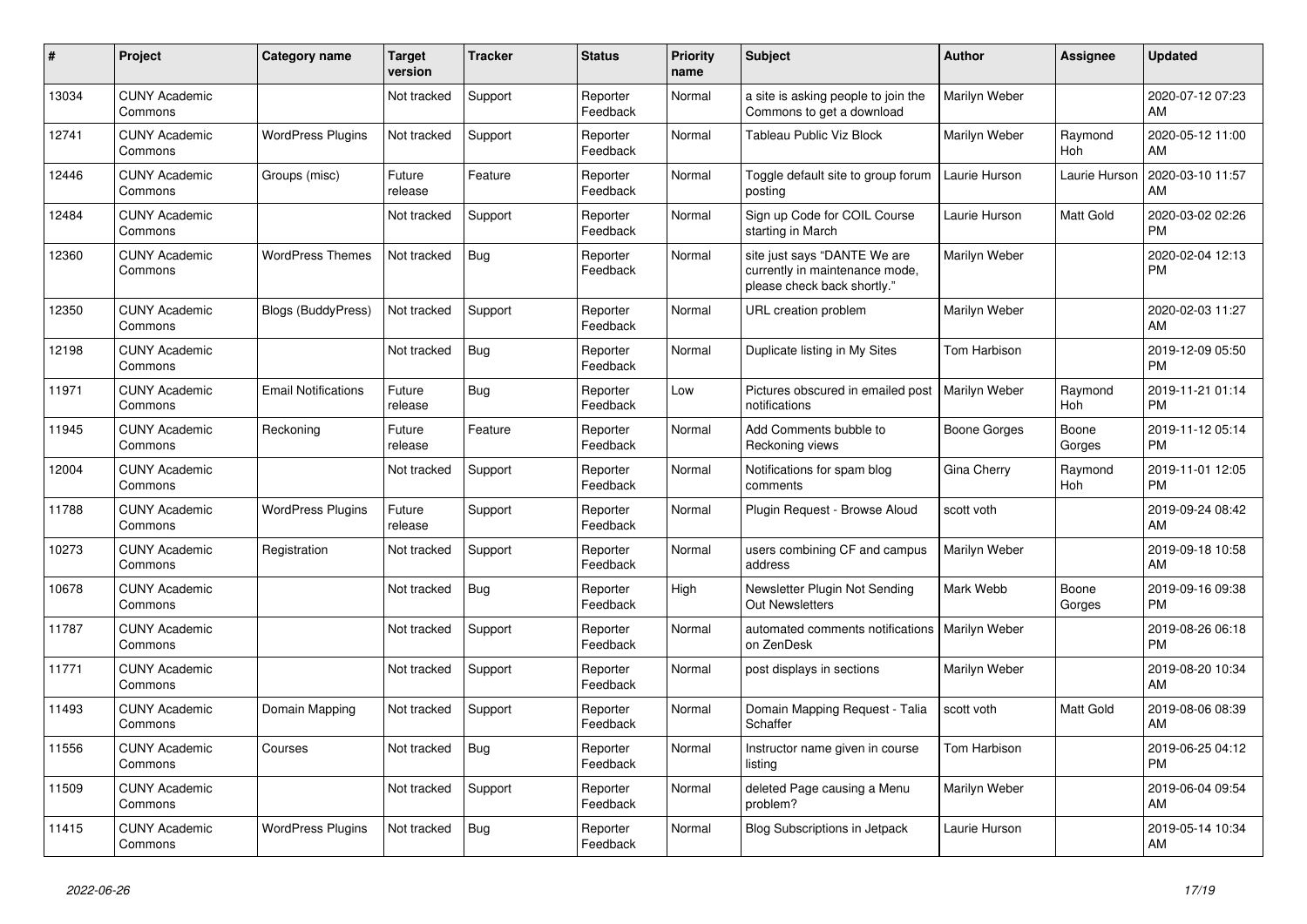| #     | <b>Project</b>                  | Category name              | <b>Target</b><br>version | <b>Tracker</b> | <b>Status</b>        | <b>Priority</b><br>name | <b>Subject</b>                                                                                  | <b>Author</b>           | Assignee        | <b>Updated</b>                |
|-------|---------------------------------|----------------------------|--------------------------|----------------|----------------------|-------------------------|-------------------------------------------------------------------------------------------------|-------------------------|-----------------|-------------------------------|
| 11386 | <b>CUNY Academic</b><br>Commons | WordPress - Media          | Not tracked              | Support        | Reporter<br>Feedback | Normal                  | disappearing images                                                                             | scott voth              | Boone<br>Gorges | 2019-05-14 10:32<br>AM        |
| 11449 | <b>CUNY Academic</b><br>Commons | WordPress - Media          | Not tracked              | Support        | Reporter<br>Feedback | Normal                  | Cloning Media Library for JITP<br>from Staging to Production Site                               | <b>Patrick DeDauw</b>   | Boone<br>Gorges | 2019-05-13 12:00<br><b>PM</b> |
| 11149 | <b>CUNY Academic</b><br>Commons |                            | Not tracked              | Support        | Reporter<br>Feedback | Normal                  | comments getting blocked                                                                        | Marilyn Weber           | Raymond<br>Hoh  | 2019-03-26 11:40<br>AM        |
| 1544  | <b>CUNY Academic</b><br>Commons | Groups (misc)              | Future<br>release        | Feature        | Reporter<br>Feedback | Normal                  | Group Filtering and Sorting                                                                     | Matt Gold               | Chris Stein     | 2019-03-01 02:25<br><b>PM</b> |
| 11120 | <b>CUNY Academic</b><br>Commons | <b>WordPress Plugins</b>   | Not tracked              | Bug            | Reporter<br>Feedback | Normal                  | Events Manager Events Not<br>Showing Up                                                         | Mark Webb               |                 | 2019-02-27 04:10<br><b>PM</b> |
| 11131 | <b>CUNY Academic</b><br>Commons |                            | Future<br>release        | Feature        | Reporter<br>Feedback | Normal                  | Image Annotation Plugins                                                                        | Laurie Hurson           |                 | 2019-02-26 11:33<br>AM        |
| 11077 | <b>CUNY Academic</b><br>Commons | Events                     | Not tracked              | Feature        | Reporter<br>Feedback | Normal                  | Show event category description<br>in event list view                                           | Raffi<br>Khatchadourian |                 | 2019-02-12 10:38<br><b>PM</b> |
| 10982 | <b>CUNY Academic</b><br>Commons | Domain Mapping             | Not tracked              | Support        | Reporter<br>Feedback | Normal                  | <b>CNAME</b> question                                                                           | scott voth              |                 | 2019-01-22 04:29<br><b>PM</b> |
| 10769 | <b>CUNY Academic</b><br>Commons | <b>WordPress Themes</b>    | Not tracked              | <b>Bug</b>     | Reporter<br>Feedback | Normal                  | 2011 Theme Sidebar                                                                              | Mark Webb               |                 | 2018-12-04 04:09<br><b>PM</b> |
| 10657 | <b>CUNY Academic</b><br>Commons |                            | Not tracked              | Support        | Reporter<br>Feedback | Normal                  | child theme problems                                                                            | Marilyn Weber           |                 | 2018-11-08 01:19<br><b>PM</b> |
| 9289  | <b>CUNY Academic</b><br>Commons | <b>WordPress Plugins</b>   | Future<br>release        | Bug            | Reporter<br>Feedback | Normal                  | Email Users Plugin                                                                              | Laurie Hurson           | Boone<br>Gorges | 2018-10-24 12:34<br><b>PM</b> |
| 9947  | <b>CUNY Academic</b><br>Commons | <b>WordPress Plugins</b>   | Future<br>release        | Feature        | Reporter<br>Feedback | Normal                  | Install H5P quiz plugin                                                                         | Matt Gold               | Boone<br>Gorges | 2018-09-11 11:01<br>AM        |
| 10262 | <b>CUNY Academic</b><br>Commons |                            | Not tracked              | <b>Bug</b>     | Reporter<br>Feedback | Normal                  | Newsletter Plugin: Broken Image<br>at Bottom of All Newsletters                                 | Mark Webb               | Raymond<br>Hoh  | 2018-08-30 05:17<br><b>PM</b> |
| 9979  | <b>CUNY Academic</b><br>Commons | <b>Email Notifications</b> | Not tracked              | Bug            | Reporter<br>Feedback | Normal                  | Reports of slow email activation<br>emails                                                      | <b>Matt Gold</b>        | Boone<br>Gorges | 2018-08-29 09:40<br><b>PM</b> |
| 10040 | <b>CUNY Academic</b><br>Commons | WordPress (misc)           | Not tracked              | Bug            | Reporter<br>Feedback | Normal                  | User doesn't see full list of themes   Matt Gold                                                |                         | Boone<br>Gorges | 2018-07-25 10:12<br>AM        |
| 9515  | <b>CUNY Academic</b><br>Commons | <b>WordPress Plugins</b>   | Not tracked              | <b>Bug</b>     | Reporter<br>Feedback | Normal                  | Text to Speech plugin - "More<br>Slowly" checkbox not working                                   | scott voth              | Boone<br>Gorges | 2018-06-13 02:26<br><b>PM</b> |
| 9207  | <b>CUNY Academic</b><br>Commons |                            | Future<br>release        | Support        | Reporter<br>Feedback | Normal                  | display dashboards made in<br>Tableau?                                                          | Marilyn Weber           | Boone<br>Gorges | 2018-04-10 10:42<br>AM        |
| 9211  | <b>CUNY Academic</b><br>Commons | <b>WordPress Plugins</b>   | Future<br>release        | Support        | Reporter<br>Feedback | Normal                  | Auto-Role Setting in Forum Plugin<br><b>Causing Some Confusion</b>                              | Luke Waltzer            | Boone<br>Gorges | 2018-03-13 11:44<br>AM        |
| 8675  | <b>CUNY Academic</b><br>Commons | User Onboarding            | Future<br>release        | <b>Bug</b>     | Reporter<br>Feedback | Low                     | Add new User search screen calls<br>for the input of email address but<br>doesn't work with one | Paul Hebert             | Boone<br>Gorges | 2017-10-11 11:17<br>AM        |